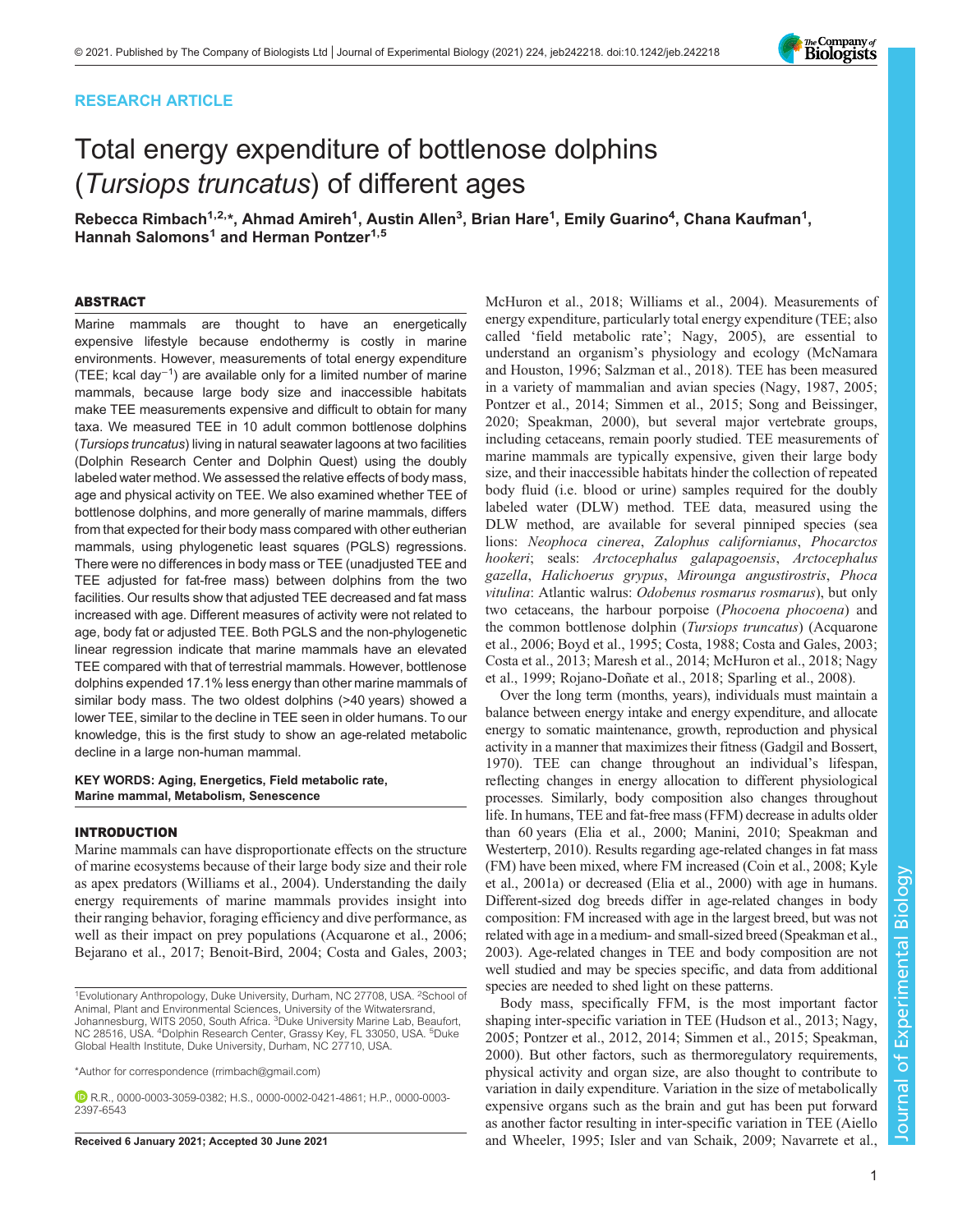[2011](#page-9-0)). Cetaceans, similar to anthropoid primates, have a significantly larger encephalization quotient (a measure of relative brain size) than their sister clade the Hippopotamidae [\(Boddy et al.,](#page-8-0) [2012](#page-8-0)), which makes energy expenditure of cetaceans an interesting point of comparison. It has also been proposed that marine mammals have an elevated TEE for their body mass [\(Hudson](#page-9-0) [et al., 2013](#page-9-0); [Speakman and Król, 2010; Williams et al., 1993, 2001](#page-10-0); [Williams et al., 2017\)](#page-11-0), and the most widely accepted hypothesis is that the elevated metabolism reflects the high cost of endothermy in a marine environment. However, other studies have questioned the generality of this hypothesis for all marine mammals ([Maresh,](#page-9-0) [2014](#page-9-0); [Williams and Maresh, 2016\)](#page-10-0). It has been predicted that heat loss is important only for very small marine mammals, such as sea otters (Enhydra lutris) and young otariid seals [\(Liwanag et al., 2012](#page-9-0); [Porter and Kearney, 2009](#page-10-0)), but not for larger-bodied marine mammals [\(Maresh et al., 2014;](#page-9-0) [Porter and Kearney, 2009\)](#page-10-0).

Daily physical activity is thought to contribute to intra-specific variation in TEE, and TEE has been shown to correlate with daily movement distance in some free-ranging animals, such as llamas [\(Riek et al., 2019](#page-10-0)), cheetahs ([Scantlebury et al., 2014\)](#page-10-0) and polar bears [\(Pagano and Williams, 2019](#page-9-0)). However, other research suggests that organisms maintain TEE homeostatically within a narrow, evolved, species-specific range such that daily expenditure is largely independent of daily physical activity [\(Pontzer, 2015a, 2017](#page-10-0)).

The common bottlenose dolphin (*T. truncatus*), a long-lived, highly-encephalized marine mammal, presents an opportunity to examine the effects of body mass, activity and age on daily energy requirements. The metabolic rate of common bottlenose dolphins has been measured at rest, during exercise and post-exercise [\(Fahlman et al., 2015](#page-9-0), [2016, 2018a,b](#page-9-0); [Holt et al., 2015; Noren et al.,](#page-9-0) [2013](#page-9-0); [Pedersen et al., 2020;](#page-9-0) [van der Hoop et al., 2014; Williams](#page-10-0) [et al., 1993](#page-10-0), [2001](#page-10-0), [2017](#page-11-0); [Yazdi et al., 1999](#page-11-0); [Yeates and Houser,](#page-11-0) [2008](#page-11-0)), but very little is known about their TEE. Previous studies relied on extrapolation from Kleiber's curve for basal metabolic rate (BMR) of terrestrial mammals or extrapolation of caloric content of consumed prey to quantify energetic requirements of dolphins and cetaceans ([Bejarano et al., 2017](#page-8-0); [Benoit-Bird, 2004](#page-8-0); [Rojano-Doñate](#page-10-0) [et al., 2018\)](#page-10-0). To date, a single analysis ( published as a conference abstract) has measured TEE using DLW in wild bottlenose dolphins in Florida (summer TEE:  $6.79 \pm 1.11$  W kg<sup>-1</sup>,  $N=10$ ; winter TEE: 4.82±0.81 W kg−<sup>1</sup> , N=4) [\(Costa et al., 2013\)](#page-8-0). Additional TEE measurements are needed to determine whether daily expenditure is elevated for common bottlenose dolphins, and marine mammals in general, relative to other taxa. Estimates of bottlenose dolphin daily energy expenditure are also needed to parametrize both intra-specific ([Bejarano et al., 2017\)](#page-8-0) and inter-specific bioenergetic models. These models help us to examine trophic interactions [\(Bejarano et al., 2017](#page-8-0)), evaluate the population-level consequences of disturbance [\(Pirotta et al., 2018](#page-9-0)) and understand allometric scaling in marine mammals ([Goldbogen et al., 2019](#page-9-0)). Moreover, bottlenose dolphins are the most common species of cetacean in human care [\(NMFS, 2019](#page-9-0)); thus, data on body condition and TEE can help veterinarians in marine mammal facilities refine energy requirements and adjust caloric intake.

In this study, we examined energy expenditure and body composition of 10 adult common bottlenose dolphins (T. truncatus) living at two marine mammal facilities: Dolphin Quest (Hawaii, USA) and the Dolphin Research Center (Florida, USA). We measured TEE using the DLW method, the gold standard for measuring TEE outside of a laboratory setting [\(Speakman,](#page-10-0) [1997](#page-10-0)). We investigated the relative effects of body mass, body composition, age and physical activity on TEE. Moreover, we

compared our TEE measurements with two measures of physical activity for 6 of the studied individuals. We also assessed whether TEE of bottlenose dolphins, and more generally of marine mammals, differs from that expected for their body mass compared with other eutherian mammals, using phylogenetic least squares (PGLS) regressions to control for phylogeny.

# MATERIALS AND METHODS

# Study species

The common bottlenose dolphin, Tursiops truncatus (Montagu 1821), is a long-lived, highly encephalized marine mammal found in warm temperate to tropical seas, in coastal as well as offshore waters. Age at sexual maturity varies by region, but females typically reach sexual maturity at 5–13 years and males at 9–14 years ([Sergeant et al., 1973](#page-10-0); [Wells and Scott, 2018](#page-10-0)). In the wild, individuals rarely live beyond 40 years of age [\(Fernandez and](#page-9-0) [Hohn, 1998; Mattson et al., 2006;](#page-9-0) [Read et al., 1993; Sergeant et al.,](#page-10-0) [1973\)](#page-10-0). Old female T. truncatus show increased inter-birth intervals, suggesting reproductive senescence ([Robinson et al., 2017\)](#page-10-0). Similarly, in Tursiops aduncus, lactation period and inter-birth intervals increase with maternal age, while calf survival decreases with maternal age, also suggesting reproductive senescence [\(Karniski et al., 2018\)](#page-9-0). Bottlenose dolphin males reach a larger body mass and total length than females, but patterns of growth are similar for the two sexes and no sexual dimorphism is observed regarding relative muscle mass within any life history category [\(Mallette et al., 2016\)](#page-9-0).

## Animal subjects and study sites

All animal use and methods were approved by the Duke University Institutional Animal Care and Use Committee (Protocol A017- 19-01). We collected data from a total of 10 adult bottlenose dolphins (age 10–45 years; [Table 1](#page-2-0)) living in natural seawater lagoons at two marine mammal facilities, Dolphin Quest (DQ), Hawaii, and Dolphin Research Center (DRC), Florida. At DQ, we collected data from 4 males (age 11.2–35 years; [Table 1\)](#page-2-0) between April and June 2019. The animals inhabit several natural seawater lagoons separated by floating docks and underwater barriers. The main lagoon is about 750  $\text{m}^2$  and 3.4 m deep. The other lagoons are 360  $\text{m}^2$ , 190  $\text{m}^2$  and 120 m<sup>2</sup>, with each of the smaller lagoons having a deepest point of ∼2.4 m. During the study period, the DQ dolphins' typical routines were not altered; they were fed herring, capelin and mullet throughout the day. Three of the dolphins were born in zoological facilities, one was collected under a NOAA NMFS permit in the 1980s. During the period of measurements, average water temperature was 25–26°C in the lagoons at DQ. At DRC, we collected data from 5 males and 1 female (age 10–45 years; [Table 1](#page-2-0)) between September and October 2019. DRC dolphins live in variable social groups in natural seawater lagoons (520 m<sup>2</sup> and 4.8 m deep, 540 m<sup>2</sup> and 4.8 m deep, 1000 m<sup>2</sup> and 6.0 m deep, and 2350  $m<sup>2</sup>$  and 9.1 m deep) situated on the Gulf of Mexico. During the study period, DRC dolphins were fed according to their normal daily routine, which typically included herring, capelin and smelt, offered 3–5 times daily. During the period of measurements, average water temperature was 28°C in the lagoons at DRC.

## Energy intake

To determine energy intake, the daily intake in kilograms per fish species ingested was recorded for each individual at both facilities. For dolphins at DQ, subsamples from each batch of fish were sampled via bomb calorimetry at Michelson Laboratories (Commerce, CA, USA) to estimate the caloric content (kcals) of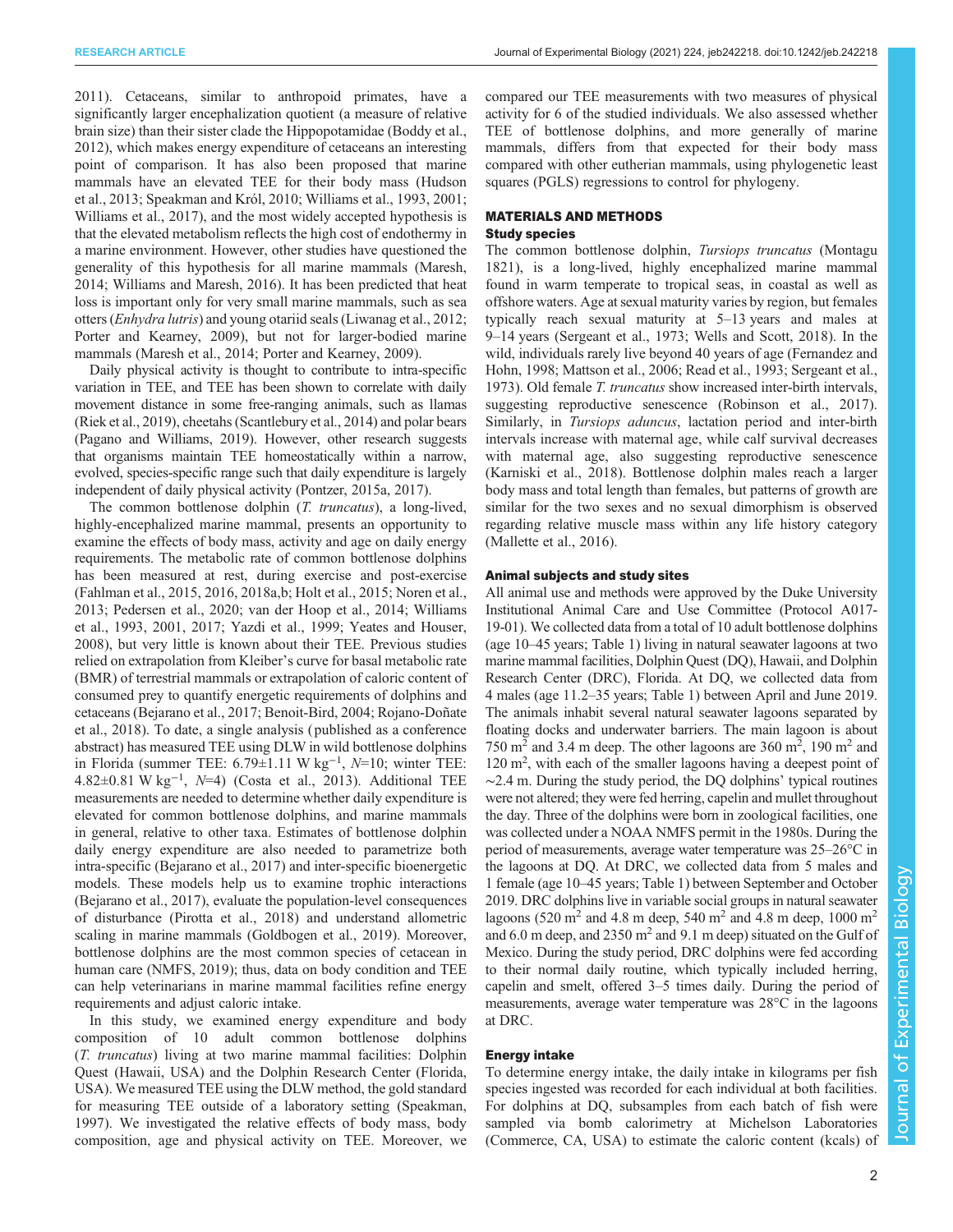#### <span id="page-2-0"></span>Table 1. Overview of measurements for each common bottlenose dolphin (Tursiops truncatus)

| ID                  | Study<br>site | Age<br>(years)         | Sex | Body mass<br>(kg) | TEE<br>$(kcal day-1)$ | Body<br>fat $(\% )$ | <b>FFM</b><br>(kg) | <b>TBW</b><br>(1) | Water turnover<br>(I day <sup>-1</sup> ) | <b>Baseline</b><br>activity | High energy<br>behaviors ( $min^{-1}$ ) |
|---------------------|---------------|------------------------|-----|-------------------|-----------------------|---------------------|--------------------|-------------------|------------------------------------------|-----------------------------|-----------------------------------------|
| <b>DRC</b> Female 1 | <b>DRC</b>    | 45                     | F   | 213.6             | 8716                  | 18.1                | 174.9              | 128.1             | 42.33                                    | .908                        | 0.102                                   |
| DRC Male 1          | <b>DRC</b>    | $\sim$ 40*             | M   | 256.8             | 7028                  | 9.8                 | 231.7              | 169.6             | 47.26                                    | 1.138                       | 0.189                                   |
| DRC Male 2          | <b>DRC</b>    | 31                     | M   | 210               | 13.026                | 12.3                | 184.1              | 134.8             | 39.02                                    | 1.762                       | 0.149                                   |
| DRC Male 3          | <b>DRC</b>    | 29                     | M   | 265.4             | 18.274                | 6.4                 | 248.3              | 181.8             | 46.21                                    | 1.829                       | 0.294                                   |
| DRC Male 4          | <b>DRC</b>    | 22                     | M   | 257.2             | 20,046                | 8.1                 | 236.4              | 173.0             | 49.57                                    | 1.790                       | 0.301                                   |
| DRC Male 5          | <b>DRC</b>    | $\sim$ 10 <sup>*</sup> | M   | 160.9             | 13.004                | 9.7                 | 145.3              | 106.4             | 33.26                                    | 1.791                       | 0.123                                   |
| 83H1                | DQ            | 11.2                   | M   | 142.9             | 6948                  | 1.4                 | 140.8              | 103.1             | 25.60                                    | $\overline{\phantom{m}}$    | -                                       |
| 9FL3                | DO            | $\sim$ 35*             | M   | 245.8             | 11.526                | 4.7                 | 234.1              | 171.4             | 28.55                                    | -                           | -                                       |
| 6JK5                | DQ            | 24.9                   | M   | 199.6             | 13.859                | 4.8                 | 189.9              | 139.0             | 39.87                                    | -                           | -                                       |
| <b>90N6</b>         | DQ            | 21.5                   | M   | 193               | 15.105                | 4.2                 | 184.8              | 135.3             | 31.69                                    | -                           |                                         |

Measurements were obtained at the two study sites: Dolphin Research Center, FL, USA (DRC) and Dolphin Quest, HI, USA (DQ). Data are presented on age, sex (F, female; M, male), body mass, unadjusted total energy expenditure (TEE), body fat percentage, fat-free mass (FFM), total body water (TBW), water turnover, baseline activity and high energy behaviors.

\*Age was estimated for these individuals because they were born in the wild.

the ingested diet. For dolphins at DRC, subsamples from each batch of fish were analyzed for caloric content either by the fish supplier or by an independent laboratory (ABC Research Corporation, Gainesville, FL, USA). We corrected food intake values assuming a 90% assimilation efficiency ([Lockyer, 2007](#page-9-0); [Reddy et al., 1994\)](#page-10-0) and provide energy intake relative to body mass (kcal kg<sup>-1</sup>).

## Body mass measurements and sample collection

Body mass was measured every 2 weeks using an Altralite scale (Rice Lake Weighing Systems) and GSE 250SS indicator (GSE Scale Systems;  $\pm 0.1$  kg) at DQ and a SRV713W scale (SR Instruments;  $\pm 0.1$  kg) at DRC. In both places, blood and urine were collected voluntarily, without restraint. Blood was collected from the ventral fluke, urine was collected with the ventral area above the water surface.

## TEE

Using the DLW method ([Lifson and McClintock, 1966;](#page-9-0) [Speakman,](#page-10-0) [1997](#page-10-0)), we determined TEE of 10 bottlenose dolphins (see [Table S1](https://journals.biologists.com/jeb/article-lookup/DOI/10.1242/jeb.242218) for information on dilution spaces and isotope depletion rates). Dolphins ingested premeasured doses  $(125-195 \text{ g})$  of DLW  $(6\%$  $H_2O$ , 10%  $H_2^1$ <sup>8</sup>O) tailored to body mass to provide sufficient initial isotopic enrichment [\(Speakman, 1997](#page-10-0)). Each individual provided one urine or blood sample (4 ml) prior to dosing and another three to five samples post-dose ingestion. The first post-dose ingestion was collected 4.4–7.5 h after dosing, and the remainder were collected every 2–3 days for 5–9 days. Mean duration from dosing to last urine sample was 7.5 days. Samples were kept frozen and shipped in an insulated container to Duke University for isotopic analysis.

#### Isotope analysis

Samples were filtered using carbon black and a 30 kDa centrifuge concentrator (Vivaspin®). Enrichments of  ${}^{2}H$  and  ${}^{18}O$  were determined using integrated cavity off-axis spectroscopy (ABB®). We used the slope–intercept method to determine the dilution spaces ND and NO and the depletion rates kD and kO for <sup>2</sup>H and  $18$ O, respectively [\(Berman et al., 2020](#page-8-0); [Pontzer, 2018; Speakman,](#page-10-0) [1997](#page-10-0)). We ran all samples in triplicate or quadruplicate, and used the average isotope enrichment for subsequent calculations. We determined total body water (TBW) from isotope dilution as:

$$
TBW = (NO/1.007 + ND/1.041)/2.
$$
 (1)

The mean  $(\pm s.d.)$  isotope dilution space ratio was 1.016 $\pm$ 0.030. We calculated the rate of  $CO_2$  production (mol day<sup>-1</sup>) following the

two-pool equation ([Speakman, 1997](#page-10-0)) as:

$$
rCO2 = 0.455 TBW(1.007 kO-1.041 kD). \t(2)
$$

We used  $CO_2$  production to calculate TEE (kcal day<sup>-1</sup>) using the Weir equation ([Weir, 1949](#page-10-0)):

$$
TEE = 22.4 rCO2(1.1 + 3.9/FQ),
$$
 (3)

where FQ is the food quotient, which reflects the macronutrient content of the diet. We used FQ=0.8, and FFM was calculated from TBW assuming a hydration coefficient of 0.732 for FFM. We calculated FM by subtracting FFM from total body mass.

#### Physical activity of DRC dolphins

We collected behavioral data during the 5–9 days after the dose was administered. We conducted observations during 118 training sessions, and noted the number of behaviors with a high cost of locomotion shown per dolphin per session. We defined behaviors as having a high cost of locomotion that involved fast swimming (which leaves white water/big wake), and/or propelling more than  $\frac{3}{4}$ of the body up out of the water, and considered the following behaviors as having a high cost of locomotion: dive, back dive, spiral dive, flying forward tail walk, front flip, back flip, back tail walk, forward tail walk, breach, speed swim, tummy speed swim, spiral speed swim, vertical spin, belly flop, hurdle jump, slip and slide on dock, dive over object, banana jump, beach on dock. For each individual, we observed sessions for an average of 305  $\pm$ 57.7 min (range 217–384 min), and individuals showed 56.8 $\pm$ 23.5 (range 39–91) behaviors with a high cost of locomotion. Sessions occurred both in the mornings (between 08:30 h and 11:26 h; 46.6% of sessions) and in the afternoons (between 12:01 h and 16:45 h; 53.4% of sessions). For every individual, we calculated the number of high energy tasks shown per minute as the sum of high energy tasks divided by the number of session minutes for that dolphin. To determine a baseline level of physical activity, we conducted observations outside of session times.

Baseline physical activity during the day was recorded using scan sampling (N=101 scans). For each individual, an average of 17 observations (range 16–20) was conducted during the DLW measurement period. Observations were conducted both in the mornings (between 08:43 h and 11:49 h; 40% of observations) and in the afternoons (between 12:00 h and 17:00 h; 60% of observations). Each observation lasted 10 min, and every 30 s the focal dolphin's activity level was rated on a scale from 1 to 3. Score 1 was noted when the individual was floating or showed very low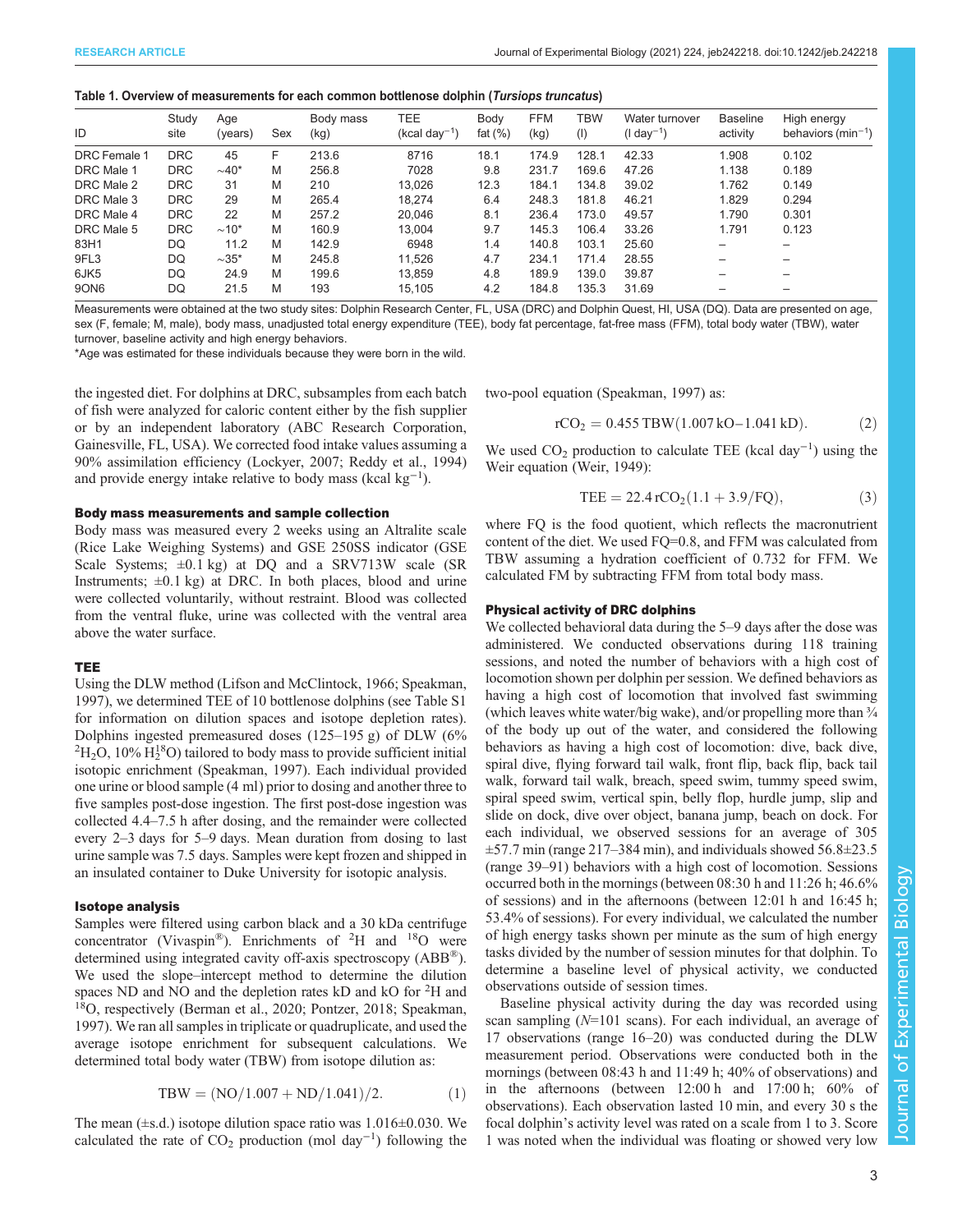activity, score 2 was noted for regular swimming, and score 3 was noted for fast swimming or jumping. For every individual, we calculated baseline activity as the sum of all scores recorded in all observations (range 454–607) divided by the number of scan sampling points. Because studies have found energy expenditure at slow swim speeds is only slightly elevated compared with BMR, it is likely that score 1 and 2 have a similarly low cost of locomotion, compared with score 3 [\(Williams et al., 2017](#page-11-0)). Consequently, we calculated a second activity, in which we assumed that score 1 and 2 are relatively similar in their cost of locomotion, and assigned score 1 a value of 1.3 and score 2 a value of 1.7, and then calculated an alternative activity as the sum of all scores divided by the number of scan sampling points.

We did not conduct observations early in the mornings and late in the afternoons or during the night because the facility is closed during that time. Wild dolphins show an increase in activity around sunrise and sunset, which is associated with feeding behaviors [\(Miller et al., 2010;](#page-9-0) [Vermeulen et al., 2015\)](#page-10-0). At DRC, dolphins were fed only during the time range during which our observations occurred and thus we do not assume that activity of DRC dolphins peaked around sunrise and sunset.

#### Comparative TEE

To compare bottlenose dolphin TEE with data from other marine and eutherian mammals, we used published comparative datasets [\(Pontzer, 2015b](#page-10-0); [Pontzer et al., 2014; Simmen et al., 2015](#page-10-0)), and included additional species, such as the polar bear ([Pagano and](#page-9-0) [Williams, 2019\)](#page-9-0), sea otter ([Williams et al., 1988](#page-10-0)) and walrus [\(Acquarone et al., 2006\)](#page-8-0) ([Table S2](https://journals.biologists.com/jeb/article-lookup/DOI/10.1242/jeb.242218)). We were unable to include previously published (as conference abstract) TEE data for bottlenose dolphins because body mass was not reported ([Costa](#page-8-0) [et al., 2013\)](#page-8-0). We used the phylogenetic structure of the analyzed species from a published mammalian supertree ([Bininda-Emonds](#page-8-0) [et al., 2007\)](#page-8-0). Seven species, for which TEE data were available, were not present in the phylogenetic tree and we removed these species for the phylogenetically controlled analysis (Canis familiaris, Eremitalpa namibensis, Lemmus trimucronatus, Papio anubis, Papio cynocephalus, Perognathus formosus and Vulpes macrotis).

#### Statistical analyses

We conducted all analyses in R v.3.6.2 ([http://www.R-project.org/\)](http://www.R-project.org/). We used Welch's *t*-tests to assess study population-level differences in age, body mass and TEE. We investigated relationships between ln-transformed TEE and ln-transformed body composition variables using linear models (LMs). We did not use linear mixed models (LMMs) with population (DQ versus DRC) as a random factor because such models resulted in singularity. We assessed the relationship between body mass and water turnover using a LMM that included population (DQ versus DRC) as a random factor. We fitted all LMs using the function 'lm', and LMMs using the function 'lmer' in the R package lme4 ([Bates et al., 2015\)](#page-8-0). Unadjusted TEE increases with body mass ([Nagy, 1987, 2005](#page-9-0); [Speakman, 2000\)](#page-10-0), but larger individuals generally expend less energy per gram body mass than smaller individuals [\(Pontzer et al.,](#page-10-0) [2016](#page-10-0); [Speakman, 2005; Tschöp et al., 2012](#page-10-0)). Different tissues have different metabolic rates, and adipose tissue has a much lower metabolic activity than FFM [\(Krebs, 1950](#page-9-0)). Thus, body composition, and especially FFM, affects TEE. To control for variation in FFM, we calculated an adjusted TEE for each dolphin based on a multiple regression model with TEE as the dependent variable and FFM as an independent variable ([Poehlman and Toth,](#page-10-0)

[1995; Pontzer, 2015b](#page-10-0); [Ravussin and Bogardus, 1989](#page-10-0); [Tschöp et al.,](#page-10-0) [2012\)](#page-10-0). TEE and FFM were ln-transformed for this model. Using predicted and residual TEE for each measurement, we calculated adjusted TEE as:

Adjusted TEE  $= 100(1 + \text{Residual} \text{TEE/Predicted} \text{TEE}).$  (4)

An adjusted TEE of 120% indicates a measured TEE that is 20% greater than predicted and an adjusted TEE of 80% indicates a measured TEE that is 20% lower than predicted.

We determined age-related changes in body mass, FFM, FM, body fat percentage, adjusted TEE and energy intake, and the relationship between energy intake and expenditure using LMMs. We included age as a fixed factor and population (DQ versus DRC) as a random factor. In mammals, body mass increases with age until an asymptote is reached ([Sebens, 1987; West et al., 2001](#page-10-0)), and in many species a quadratic relationship between age and body mass has been reported, where body mass decreases again at old age [\(Nussey et al., 2011](#page-9-0); [Pépin et al., 1996](#page-9-0); [Tafani et al., 2013](#page-10-0)). Because the relationships between age and body mass, FFM, FM, body fat percentage and adjusted TEE are likely non-linear, we included age and its quadratic term to assess age-related changes in body mass, FFM, FM, body fat percentage and adjusted TEE. Because of nonsignificance of the term, we removed the quadratic term of age in the models assessing age-related changes in FFM and body fat percentage.

We assessed the relationship of two measures of activity, (1) baseline activity level and (2) high energy behaviors, with age and body fat percentage using linear models. We examined the relationship between Adjusted TEE and two measures of activity using LMs, which included one measure of activity (baseline activity or high energy behaviors) as fixed factor.

We used PGLS regression to assess the association between body mass and TEE after controlling for phylogenetic relatedness between species. We used the 'pgls' function in the caper package to perform PGLS regression [\(https://CRAN.R-project.](https://CRAN.R-project.org/package=caper) [org/package=caper\)](https://CRAN.R-project.org/package=caper). We accounted for polytomies using the function 'multi2di' in the R package ape ([Paradis and Schliep,](#page-9-0) [2019\)](#page-9-0). We fitted a model using a maximum-likelihood (ML) estimate for Pagel's lambda ([Pagel, 1999](#page-9-0)). We included habitat (marine versus terrestrial) as an explanatory variable to assess whether marine mammals have a similar or an elevated TEE compared with that of similarly sized terrestrial mammals. In addition, we also fitted two linear models (one including all TEE data and one excluding the 7 species that were not present in the mammalian supertree) using habitat as an explanatory variable. We report model results as estimates±s.e.

#### RESULTS

We did not find statistically significant differences in body mass (Welch two sample *t*-test:  $t=1.197$ , d.f.=6.35,  $P=0.27$ ) between dolphins at DRC (mean±s.d. mass 227.3±40.3 kg, range 160.9–265.4 kg) and dolphins at DQ (195.3±42.1 kg, range 142.9–245.8 kg; [Table 1](#page-2-0)). Further, we did not find statistically significant differences in age  $(t=0.894, d.f.=7.65, P=0.40;$  [Table 1\)](#page-2-0), unadjusted TEE  $(t=0.540, d.f.=7.91, P=0.60;$  [Table 1](#page-2-0)) or adjusted TEE  $(t=0.344, d.f.=7.76, P=0.74)$ .

FFM, FM and body fat percentage were not related to unadjusted TEE [LMs: FFM: estimate±s.e. 0.73±0.59, d.f.=8, t=1.24, P=0.25, 95% confidence interval (CI)  $-0.63-2.08$ ,  $R^2=0.06$ ; [Fig. 1A](#page-4-0); FM:  $0.10\pm0.15$ ,  $t=0.63$ ,  $P=0.55$ , d.f.=8, 95% CI -0.26-0.45,  $R^2=-0.07$ ; body fat percentage:  $0.08\pm0.18$ ,  $t=0.43$ ,  $P=0.68$ , d.f.=8, 95% CI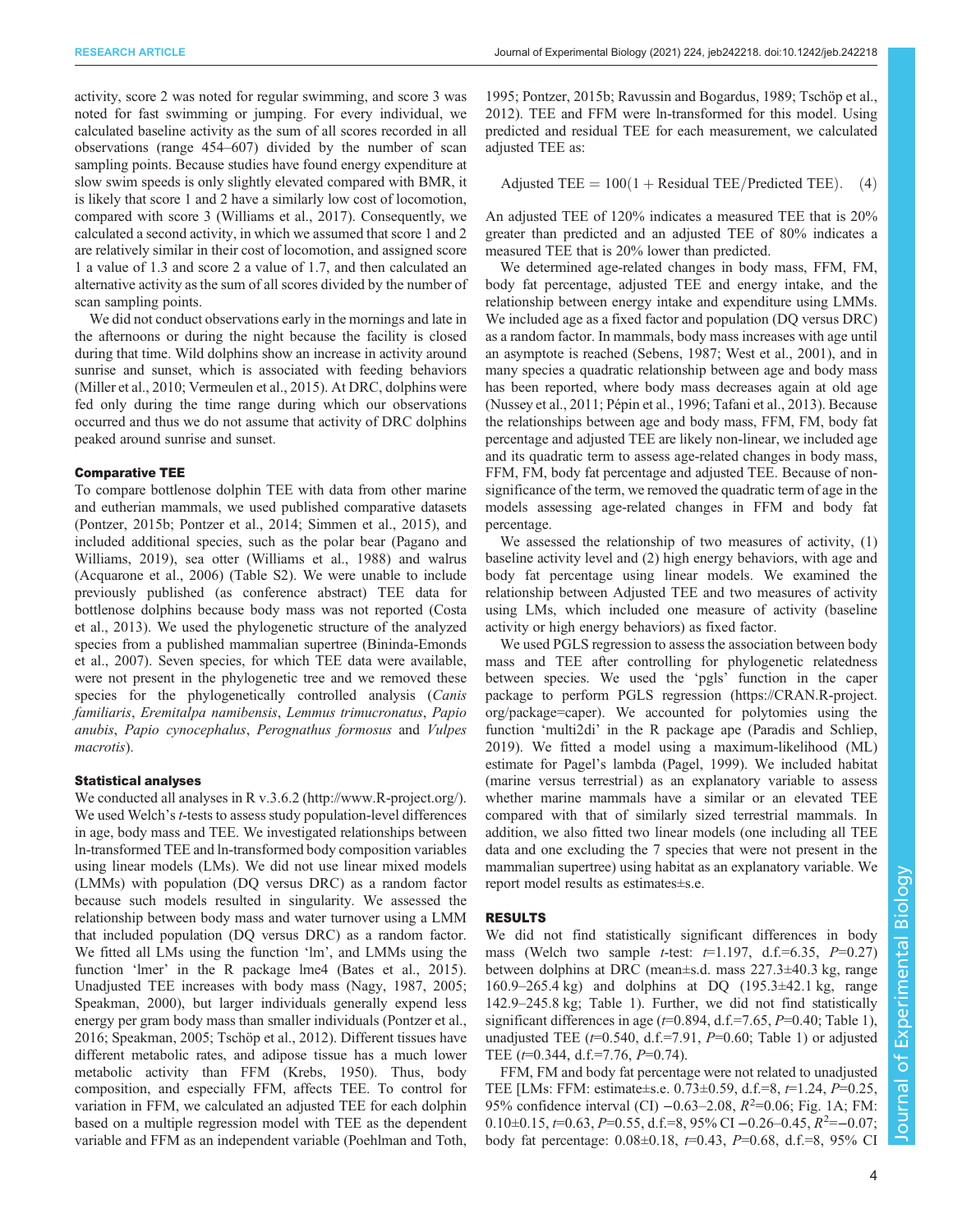<span id="page-4-0"></span>

−0.34–0.50, R<sup>2</sup> =−0.10; Fig. 1B). Water turnover increased with body mass (LMM:  $0.11 \pm 0.04$ , d.f.=7.34,  $t=2.67$ ,  $P=0.03$ ,  $R^2=0.69$ ).

## Age-related changes in adjusted TEE and body composition

Body mass showed a quadratic relationship with age (LMM: age 11.36±3.59, d.f.=6.1,  $t=3.16$ ,  $P=0.02$ ; age<sup>2</sup> −0.17±0.07, d.f.=6.2, t = -2.59, P = 0.04, R<sup>2</sup> = 0.69; Fig. 2A). FFM also showed a quadratic relationship with age (age  $11.40\pm3.85$ , d.f.=7.0,  $t=2.96$ ,  $P=0.02$ ; age<sup>2</sup> -0.18±0.07, d.f.=7.0, t=-2.56, P=0.04,  $R^2$ =0.69). Neither FM nor body fat percentage showed a quadratic relationship with

energy expenditure (TEE) with body composition. There was no relationship between (A) fat-free mass (FFM) and unadjusted TEE and (B) body fat percentage and unadjusted TEE in the 10 bottlenose dolphins (Tursiops truncatus). Purple symbols indicate the two youngest dolphins (<12 years), which resemble young adults around the age of reaching sexual maturity; dark blue symbols indicate the two oldest individuals (>40 years; in the wild they rarely live beyond this age); triangles indicate males and the circle indicates the female.

age (both  $P > 0.14$ ). FM increased with age (0.52 $\pm$ 0.13, d.f.=7.1,  $t=4.12$ ,  $P=0.004$ ,  $R^2=0.87$ ; Fig. 2B), while body fat percentage did not vary with age  $(0.18 \pm 0.09, d.f.=7.1, t=2.10, P=0.07,$  $R<sup>2</sup>=0.70$ ; Fig. 2D). Adjusted TEE showed a quadratic relationship with age (age 5.57±3.25, d.f.=6.1,  $t=1.71$ ,  $P=0.14$ ; age<sup>2</sup> -0.13 ±0.06, d.f.=6.2, t=−2.22, P=0.07, R<sup>2</sup>=0.61; Fig. 2C). Energy intake also decreased with age  $(-0.36\pm0.14, d.f.=7.2, t=-2.49, P=0.04,$  $R^2$ =0.69; [Fig. 3A](#page-5-0)), consistent with our measures of TEE, but the relationship between energy intake and expenditure did not reach statistical significance  $(0.14 \pm 0.10, d.f = 7.0, t = 1.39, P = 0.21,$  $R^2$ =0.65; [Fig. 3](#page-5-0)B).



Fig. 2. Age-related changes in body composition and TEE. Age-related changes in (A) body mass, (B) fat mass, (C) Adjusted TEE and (D) body fat percentage in 10 bottlenose dolphins (*T. truncatus*). The black line in A indicates the quadratic regression line *y*=51.0+11.36(age)–0.17(age<sup>2</sup>) (R<sup>2</sup>=0.69); the black line in B shows the linear regression line y=2.27+0.52(age) ( $R^2$ =0.87); and the dashed line in C shows the quadratic regression line y=65.64+5.57(age)–0.13(age<sup>2</sup>)  $(R^2=0.61;$  line is dashed because the P-value for the quadratic term of age was 0.07). Shading represents the 95% confidence interval (CI). Triangles indicate males and the circle indicates the female.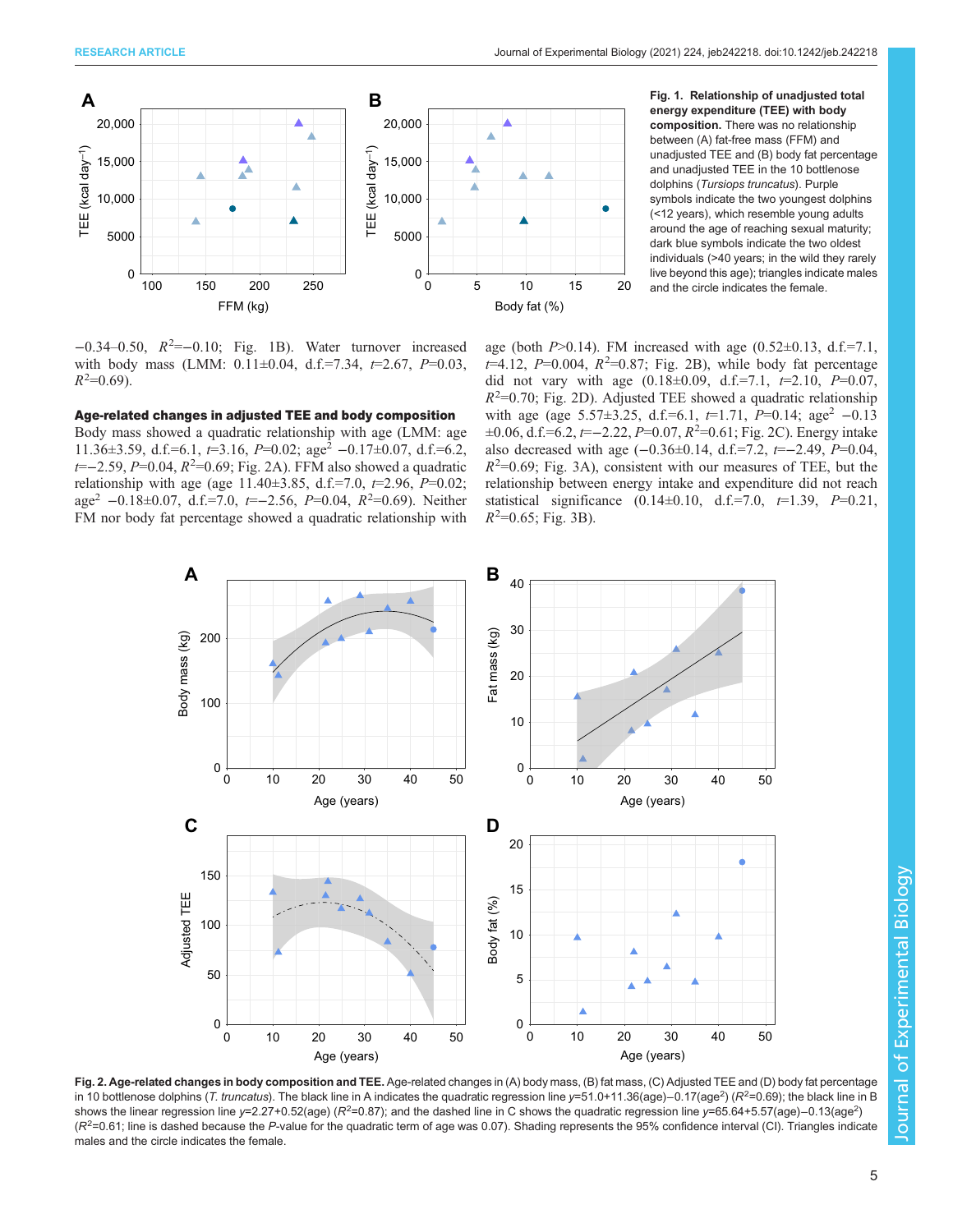<span id="page-5-0"></span>

Fig. 3. Relationship of energy intake with age and energy expenditure. (A) Age-related change in energy intake per kilogram of body mass (during the week of TEE measurement) in 10 bottlenose dolphins (T. truncatus). The black line indicates the linear regression line, shading represents the 95% CI. (B) Energy expenditure per kilogram of body mass versus energy intake per kilogram of body mass. The dashed line indicates the regression line when energy intake would equal expenditure. Purple symbols indicate the two youngest dolphins (<12 years), which resemble young adults around the age of reaching sexual maturity; dark blue symbols indicate the two oldest individuals (>40 years; in the wild they rarely live beyond this age); triangles indicate males and the circle indicates the female. Food intake values were corrected assuming a 90% assimilation efficiency ([Lockyer, 2007;](#page-9-0) [Reddy et al., 1994\)](#page-10-0).

#### Activity and TEE

There was little variation with regard to baseline activity level. However, one of the two individuals that was >40 years (DRC Male 1) had a much lower baseline activity level (1.13) compared with all other individuals (1.67–1.90; [Table 1](#page-2-0), [Fig. 4\)](#page-6-0). Neither total activity score (the sum of all scores) nor baseline activity level (total activity score divided by number of scores) was related to age (total activity:  $-3.11 \pm 1.61$ , d.f.=4,  $t=-1.94$ ,  $P=0.13$ ,  $R^2=0.43$ ; baseline activity level: -0.01±0.03, d.f.=4, t=-0.60, P=0.58, R<sup>2</sup>=0.07; [Fig. 4](#page-6-0)A) or body fat percentage (total activity:  $0.36 \pm 6.84$ , d.f.=4,  $t=0.05$ , P=0.96,  $R^2$  < 0.01; baseline activity: 0.02 ± 0.03, d.f. = 4, t=0.46,  $P=0.67$ ,  $R^2=0.04$ ; [Fig. 4](#page-6-0)C). Using the alternative activity score yielded the same results, and neither baseline activity level (−0.003  $\pm 0.004$ , d.f.=4, t=-0.78, P=0.48, R<sup>2</sup>=0.10) nor total activity score was correlated with age  $(-1.60 \pm 1.98, d.f.=4, t=-0.81, P=0.46,$  $R^2$ =0.12) or body fat percentage (total activity:  $-2.43\pm6.41$ , d.f.=4,  $t=-0.38$ ,  $P=0.72$ ,  $R^2=0.03$ ; baseline activity level:  $0.01\pm0.01$ , d.f.=4,  $t=0.39$ ,  $P=0.72$ ,  $R^2=0.03$ ). The rate of high energy behaviors per minute was not related to age  $(-0.001\pm0.003, d.f.=4, t=-0.38,$  $P=0.72$ ,  $R^2=0.03$ ; [Fig. 4B](#page-6-0)) or body fat percentage  $(-0.02\pm0.01,$ d.f.=4,  $t=-2.52$ ,  $P=0.07$ ,  $R^2=0.56$ ; [Fig. 4D](#page-6-0)).

There was no relationship between adjusted TEE and total activity score  $(0.35 \pm 0.27, d.f.=4, t=1.32, P=0.26, R^2=0.26)$  or baseline activity (85.48 $\pm$ 47.16, d.f.=4,  $t=1.81$ ,  $P=0.14$ ,  $R^2=0.40$ ; [Fig. 4E](#page-6-0)). Using the alternative activity score also showed no relationship between adjusted TEE and total activity score (−0.11  $\pm 0.33$ , d.f.=4,  $t=-0.35$ ,  $P=0.75$ ,  $R^2=0.02$ ) or baseline activity  $(221.3 \pm 109.9, d.f.=4, t=2.01, P=0.11, R^2=0.45)$ . There was no relationship between high energy behaviors and adjusted TEE  $(183.1 \pm 186.3, d.f.=4, t=0.98, P=0.38, R^2=0.16; Fig. 4F).$  $(183.1 \pm 186.3, d.f.=4, t=0.98, P=0.38, R^2=0.16; Fig. 4F).$  $(183.1 \pm 186.3, d.f.=4, t=0.98, P=0.38, R^2=0.16; Fig. 4F).$ 

#### Comparative TEE

Both the PGLS and the non-phylogenetic linear regression indicated that marine mammals have an elevated TEE compared with terrestrial mammals (PGLS: −0.699±0.222, t=−3.14, P=0.002, d.f. =102, adjusted  $R^2=0.90$ ; linear regression:  $-0.901\pm0.156$ ,  $t=-5.78, P<0.0001, d.f. =102, adjusted R<sup>2</sup>=0.97; linear regression$ including the 7 species excluded for PGLS: −0.900±0.158,  $t=-5.72$ , P<0.0001, d.f. =109, adjusted  $R^2=0.97$ ; [Fig. 5A](#page-7-0)). TEE of bottlenose dolphins fell 17.1% below the regression line for marine mammals, similar to that of harbour porpoises (P. phocoena) and Galápagos fur seals (A. galapagoensis) which fell 14.3% and 11.4% below the regression line for marine mammals ([Fig. 5](#page-7-0)B), respectively. However, TEE of several terrestrial mammals fell closer to the regression line for marine mammals than to the regression line for terrestrial mammals. For example, TEE of the polar bear (Ursus maritimus) fell 34.5% above the regression line for terrestrial mammals, and TEE of the gray wolf (Canis lupus) and the African wild dog (Lycaon pictus) fell 30.8% and 36.4% above the regression line for terrestrial mammals, respectively ([Fig. 5](#page-7-0)B).

#### **DISCUSSION**

TEE measurements are available only for a limited number of marine mammals, and only for two cetaceans. Moreover, agerelated changes in TEE and body composition have rarely been evaluated in cetaceans. Here, we report that adjusted TEE and body composition of bottlenose dolphins change with age. Body mass and FFM showed a quadratic relationship with age, suggesting that body mass and FFM decrease in older dolphins. Such an age-related loss of body mass was not reported in a cross-sectional study in wild bottlenose dolphins ([Read et al., 1993\)](#page-10-0). But a longitudinal study reported inter-individual variation in aging rates in US Navy bottlenose dolphins ([Venn-Watson et al., 2020\)](#page-10-0), and serum creatinine levels decrease with increasing age, indicating a decrease in muscle mass in the species [\(Venn-Watson et al.,](#page-10-0) [2011\)](#page-10-0). Muscular senescence has also previously been reported in wild Weddell seals (Leptonychotes weddellii) and Atlantic spotted dolphins (Stenella frontalis) [\(Hindle et al., 2009](#page-9-0); [Sierra et al., 2013\)](#page-10-0). Thus, a decrease in FFM at old age, as reported here, might indicate muscular senescence, similar to sarcopenia occurring in old humans [\(Larsson et al., 2019](#page-9-0)).

To date, few studies have investigated whether animals show agerelated changes in body composition and TEE. Our results show that dolphin FM increased with age: young adults (individuals younger than 20 years) had a FM of 8.8 kg (5.5% body fat) and individuals older than 40 years had a FM of 31.8 kg (13.9% body fat). Although not significant in our sample  $(P=0.07)$ , likely because of the small sample size, body fat percentage showed an increasing trend with age ([Fig. 2D](#page-4-0)). Adjusted TEE showed the opposite pattern and decreased with age, where the two individuals older than 40 years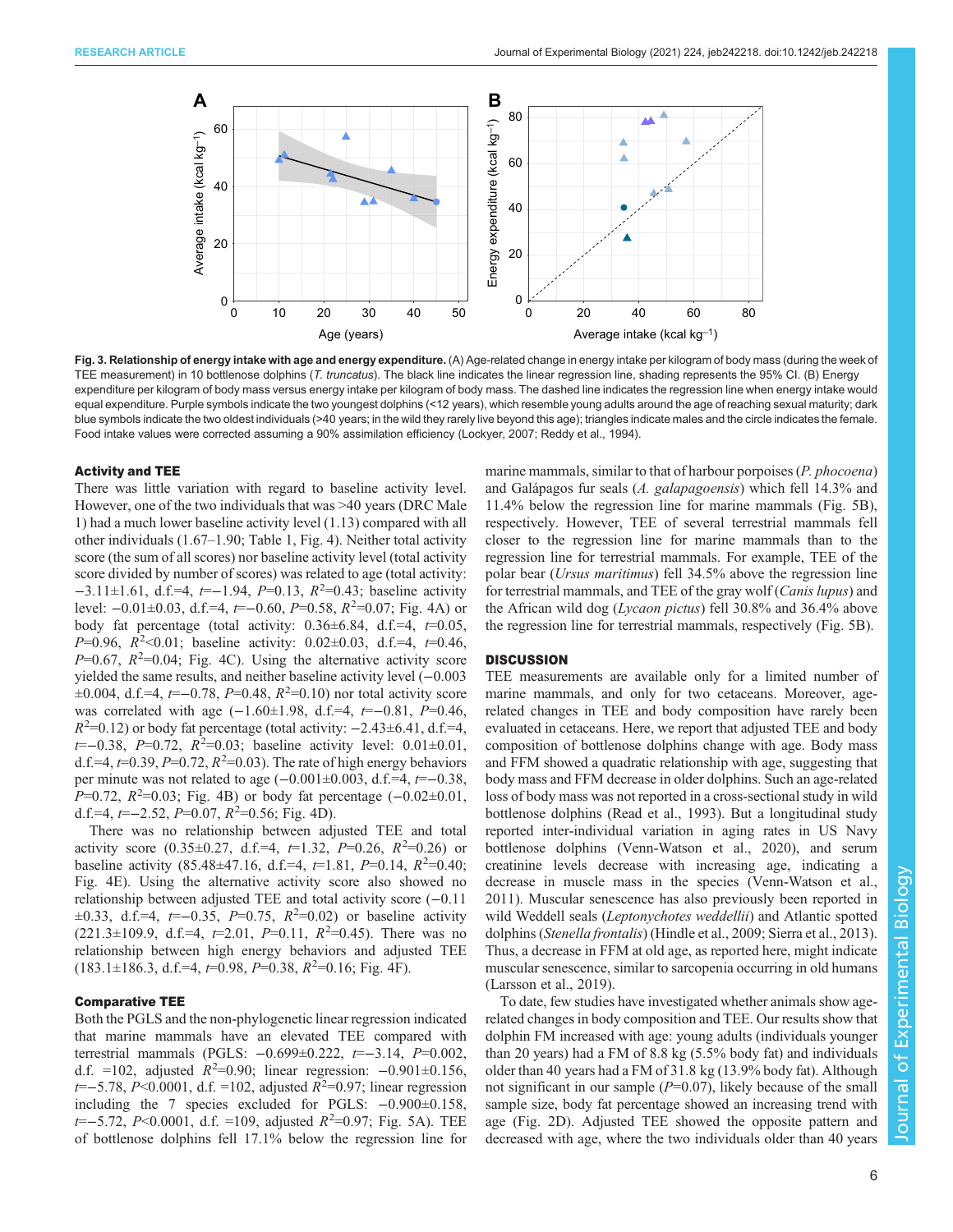<span id="page-6-0"></span>

Fig. 4. Relationship between activity and age, body composition and TEE. Relationship of (A,C,E) baseline activity (total activity score divided by number of observations) and (B,D,F) high energy behaviors with age, body fat percentage and adjusted TEE in 6 bottlenose dolphins (T. truncatus) living at DRC. No significant relationships were found. Triangles indicate males and the circle indicates the female.

expended 48.8% and 22.1% less energy than predicted, after accounting for FFM. Age-related changes in dolphins stand in contrast to findings in some other species. Several long-lived species, such as thick-billed murres (Uria lomvia) and tufted capuchins (Sapajus apella), do not show an age-related decline in TEE ([Edwards et al., 2017; Elliott et al., 2014](#page-9-0)). Similarly, naked mole-rats (Heterocephalus glaber), a long-lived rodent (maximum lifespan >27 years), show no age-related changes in body mass, BMR, body fat percentage or FFM (O'[Connor et al., 2002\)](#page-9-0). However, changes in body composition in the form of muscular senescence have been reported in several long-lived marine mammals, including bottlenose dolphins [\(Hindle et al., 2009](#page-9-0); [Sierra et al., 2013](#page-10-0); [Venn-Watson et al., 2011](#page-10-0), [2020](#page-10-0)). Dolphins in this study show age-related changes in TEE and FFM that are similar to those reported in humans, where TEE and FFM decrease in adults older than 52 or 60 years ([Elia et al., 2000](#page-9-0); [Manini, 2010](#page-9-0); [Speakman and Westerterp, 2010](#page-10-0)). Results regarding age-related changes in FM have been mixed in humans, where FM has been

found to increase ([Coin et al., 2008](#page-8-0); [Kyle et al., 2001a,b\)](#page-9-0) and decrease [\(Elia et al., 2000;](#page-9-0) [Speakman and Westerterp, 2010](#page-10-0)) with age. In dogs, FM increased with age in Great Danes, but was not related to age in smaller breeds such as Labradors and Papillons [\(Speakman et al., 2003](#page-10-0)). The same study found that FFM increased with age in Papillons but was not related to age in the other two breeds ([Speakman et al., 2003](#page-10-0)). Japanese macaques (Macaca fuscata) show large inter-individual variation in body fat percentage in captivity, with adults having a higher percentage than young individuals, but age-related changes in body fat were not evident in adults [\(Hamada et al., 2003\)](#page-9-0).

An age-related increase in FM, as reported in this study ([Fig. 2](#page-4-0)B), could be caused by an increase in energy intake, a decline in TEE [\(Johnstone et al., 2005](#page-9-0); [Speakman and Westerterp, 2010](#page-10-0); [Speakman](#page-10-0) [et al., 2003](#page-10-0)), or a combination of the two. Energy intake decreased with age in our sample ([Fig. 3](#page-5-0)A). A similar age-related decrease in energy intake has previously been reported in bottlenose dolphins [\(Reddy et al., 1994](#page-10-0)), and energy intake of three adult harbour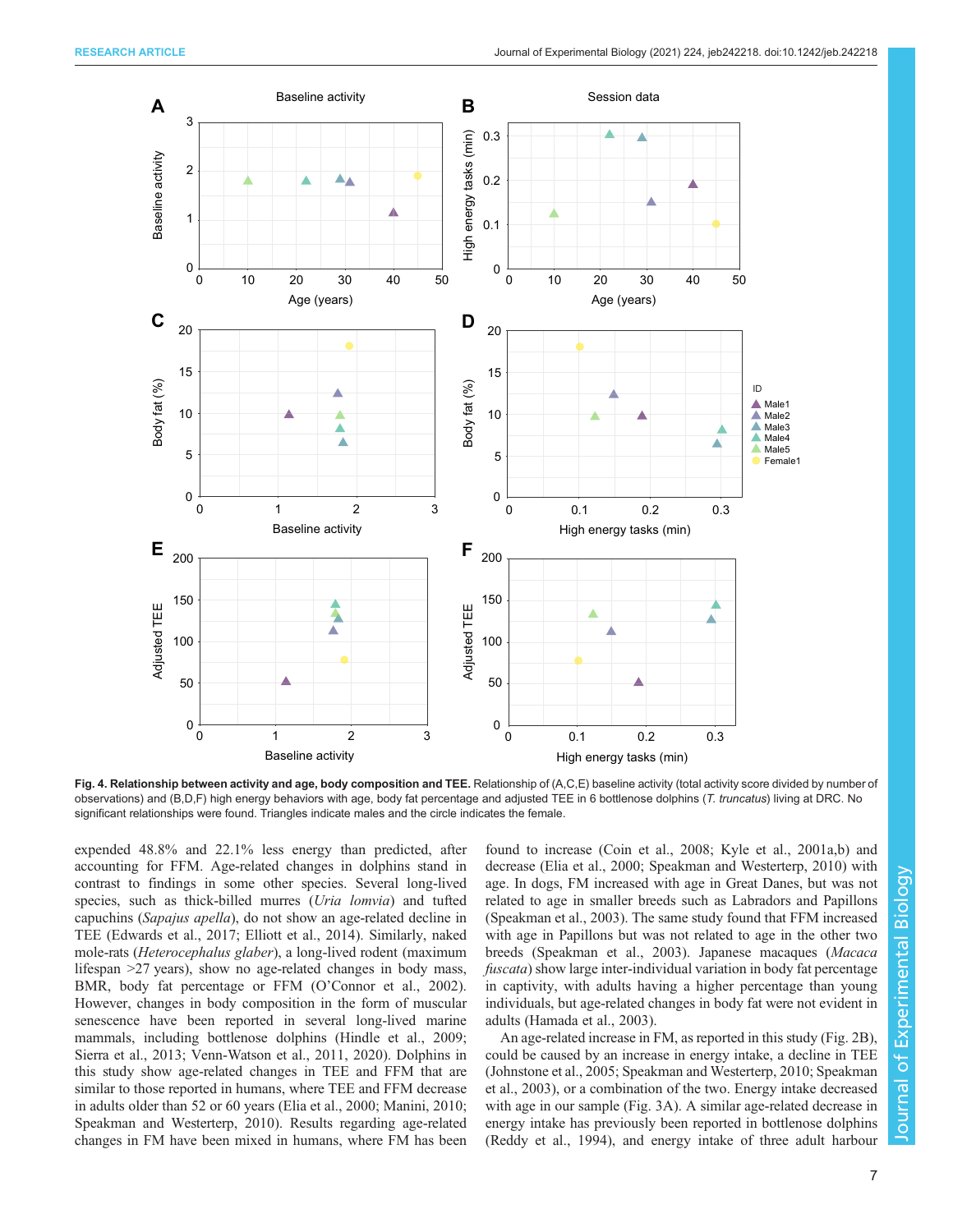<span id="page-7-0"></span>

Fig. 5. Body mass and TEE in eutherian mammals. (A) TEE (kcal day<sup>-1</sup>) versus body mass (kg) for eutherian mammals (n=112 species). Separate linear regression lines are presented for terrestrial ( $n=100$  species) and marine ( $n=12$  species) mammals. Shading represents the 95% CI for the linear regressions. The s.e. is smaller than the symbols for the species. (B) Inset from A in more detail, showing marine mammals in blue and terrestrial mammals in green. Specific taxa of marine and mammals are highlighted to allow inter-specific comparisons.

porpoises (P. phocoena) decreased by 20% over a 9 year period, potentially related to aging ([Rojano-Doñate et al., 2018\)](#page-10-0). Thus, the age-related increase in FM does not seem to be the result of excessive energy intake ([Fig. 3](#page-5-0)B). We did not measure BMR for this study, but BMR is known to make up a large percentage of TEE in avian and mammalian species (30–86%; [Drent and Daan, 1980](#page-8-0); [Ricklefs et al., 1996;](#page-10-0) [Nagy et al., 1999](#page-9-0); [Speakman, 2000](#page-10-0); [Speakman](#page-10-0) [et al., 2003\)](#page-10-0) and thus an age-related modulation of basal metabolism might have a large effect on TEE. However, the extent to which BMR explains variation in TEE of cetaceans is still unclear. Additional studies assessing physiological alterations associated with aging need to be conducted in more species, preferably using longitudinal data rather than cross-sectional data, to understand the causes of these age-related changes.

Limitations of our study include the small number of dolphins measured, especially females  $(N=1)$ , and the lack of very young individuals. The small sample size likely also explains why we did not find the expected positive relationship between FFM and TEE. Uncertainty in the ratio of TBW to FFM (hydration coefficient) and its variation with age might limit the accuracy of isotope-based body composition measurements. It is uncertain whether the low TEE and low body fat percentage of one individual (83H1) are accurate measurements or whether an error occurred during the data collection period (e.g. some of the DLW dose was not ingested).

This individual had a much lower TEE compared with a similar aged individual (DRC Male 5), but at the same time they had a comparable body mass and FFM.

We found little inter-individual variation in baseline activity, which was very similar for 5 out of 6 dolphins for which activity data were available [\(Fig. 4](#page-6-0)). We found that neither baseline activity nor the number of high energy behaviors per minute varied with age or an individual's body fat percentage, and that adjusted TEE did not change with any measure of activity. Limitations of our study include the lack of accelerometer data, observational data of 24 h activity, or measures of swim speed and leap heights, both of which have been shown to influence metabolic rate in bottlenose dolphins ([Williams et al., 2017; Yazdi et al., 1999](#page-11-0)). We think that our measurements of activity are reflective of the relative differences in activity level between subjects, but it is possible that our measures do not accurately reflect variation in daily activity among individuals, causing the similarity in activity level between individuals and the lack of correspondence between activity level and TEE in dolphins. TEE has been shown to correlate with daily movement distance in some free-ranging animals, such as llamas [\(Riek et al., 2019](#page-10-0)), cheetahs [\(Scantlebury et al., 2014\)](#page-10-0) and polar bears ([Pagano and Williams, 2019\)](#page-9-0). However, many studies show that physical activity is unrelated to TEE in humans, non-human primates and rodents [\(Edwards et al., 2017](#page-9-0); [Perrigo, 1987](#page-9-0); [Pontzer,](#page-10-0)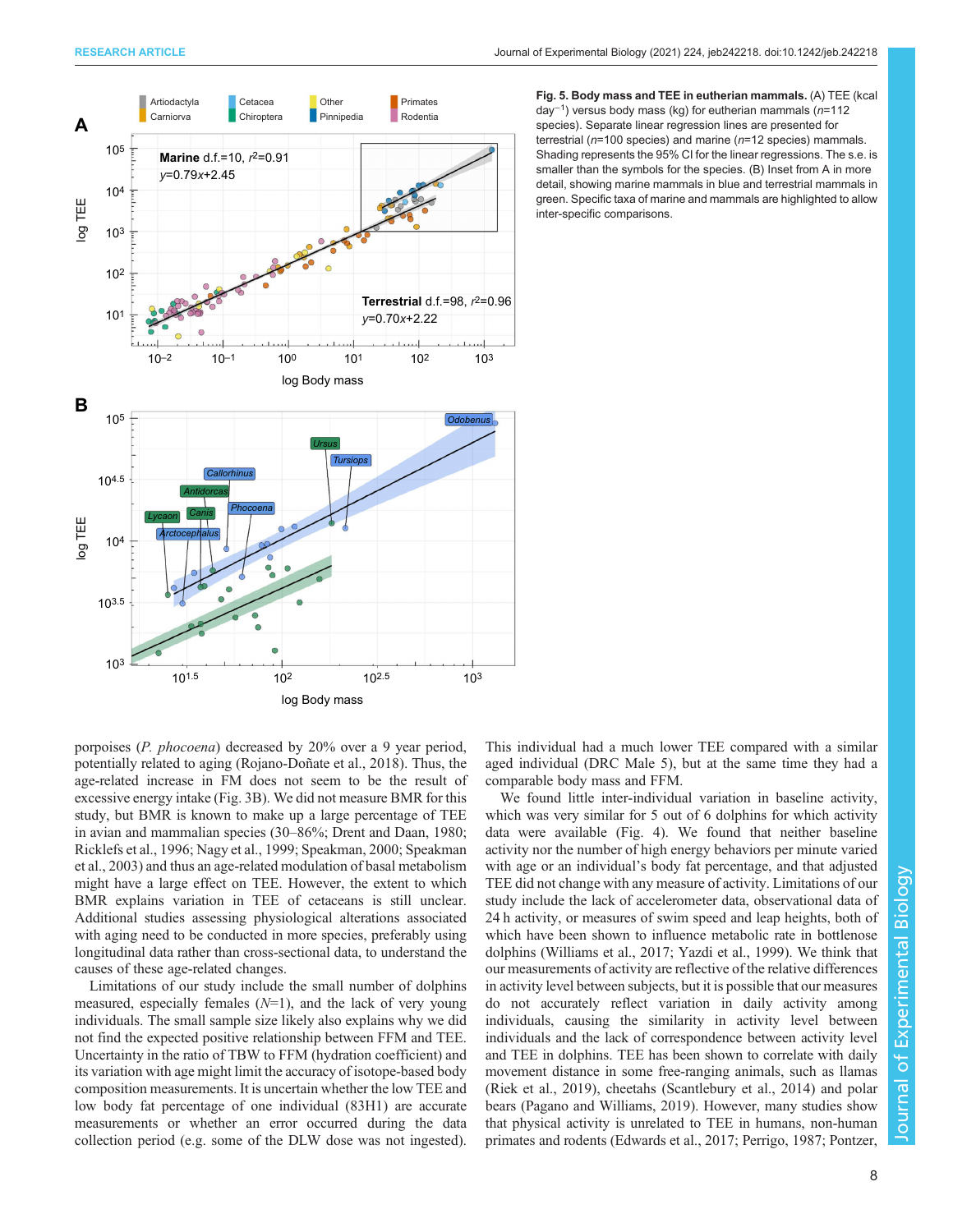<span id="page-8-0"></span>[2015b, 2017; Pontzer et al., 2014](#page-10-0); [Rimbach et al., 2018\)](#page-10-0), and these studies suggest that physical activity is a relatively poor predictor of TEE both within and between species [\(Pontzer, 2015b](#page-10-0), [2017\)](#page-10-0). Research on more species is required to determine whether the discrepancy between studies that found an association of TEE and activity and those that did not might be due to phylogenetic or ecological differences between the studied taxa (e.g. carnivores versus herbivores) or aspects of the habitat (e.g. extreme thermal environments). However, we note that TEE of human populations with demanding lifestyles (e.g. hunter–gatherers and forager– horticulturalists) is similar to that of sedentary industrialized populations ([Pontzer, 2017; Pontzer et al., 2016, 2018](#page-10-0); [Urlacher](#page-10-0) [et al., 2019, 2021](#page-10-0)), and that physically active populations of wild primates have similar TEE to primate populations in captivity [\(Pontzer et al., 2014\)](#page-10-0). Similarly, comparisons of captive versus wild or free-ranging populations of pandas, kangaroos and sheep also show no difference in TEE ([Munn et al., 2013](#page-9-0); [Nie et al., 2015\)](#page-9-0). Further, laboratory studies in rodents and birds often show no effect of increased physical activity on TEE (O'[Neal et al., 2017](#page-9-0); [Pontzer,](#page-10-0) [2015a](#page-10-0)). Clearly, the relationship between TEE and physical activity can be complex, with the body apparently adjusting to differences in habitual activity, and warrants further study.

Both the analysis controlling for phylogeny and the nonphylogenetic linear regression indicated that marine mammals have an elevated TEE compared with terrestrial mammals [\(Fig. 5\)](#page-7-0). We found that bottlenose dolphins expended on average 17.1% less energy than other marine mammals of a similar body mass [\(Fig. 5B](#page-7-0)). Similarly, harbour porpoises (P. phocoena) and Galápagos fur seals (A. galapagoensis) used 14.3% and 11.4% less energy than expected for their size. It is important to note that the sampled marine mammal species to date under-represent several marine mammal taxa – sirenians, mysticetes, most odontocetes, and many otariids and phocids. Life history differences (e.g. carnivores versus herbivores and locomotory mode) likely account for some differences within the broad group of 'marine mammals' and additional data are needed [\(Williams et al., 2020\)](#page-11-0). It has been proposed that marine mammals have a high energy expenditure because homeothermy is costly in a marine environment. In support of this notion, some studies report that the BMR of bottlenose dolphins is 2.3 times those predicted by scaling equations for terrestrial mammals ([Williams et al., 2001\)](#page-10-0), and TEE has been reported to be 7 times BMR (Costa et al., 2013). However, there is large variation in BMR and resting metabolic rate (RMR) values of bottlenose dolphins, and of studies which met BMR criteria, several reported values (0.90–1.68 W kg<sup>-1</sup>) relatively close to values predicted by Kleiber's scaling equation for terrestrial mammals ([Noren et al., 2013](#page-9-0); [Pedersen et al., 2020;](#page-9-0) [van der](#page-10-0) [Hoop et al., 2014](#page-10-0); [Yeates and Houser, 2008\)](#page-11-0), while others reported higher values (2.25–2.48 W kg−<sup>1</sup> ) ([Williams et al., 1993, 2001,](#page-10-0) [2017](#page-11-0)). Thus, there is uncertainty regarding whether BMR/RMR of bottlenose dolphins is truly elevated compared with that of terrestrial mammals. The results from our study show a low TEE of 2.91 W kg−<sup>1</sup> (DQ: 2.95±0.75 W kg−<sup>1</sup> and DRC: 2.98±1.03 W kg−<sup>1</sup> ) compared with previously reported values of TEE in the same species collected in Florida during summer (6.79 ±1.11 W kg−<sup>1</sup> , when water temperatures where comparable to water temperatures in this study) and winter (4.82±0.81 W kg−<sup>1</sup> ; Costa et al., 2013). Thus, it is unlikely that differences in TEE between the two studies stem from differences in the thermal environments and resulting thermoregulatory needs. TEE data reported here add to a small but growing set of measurements for cetaceans and other marine mammals. Additional cetacean TEE studies will improve

our understanding of how TEE compares with that of terrestrial mammals and how it scales with size, thus improving bioenergetic models in ecology and life history and informing conservation outcomes (Bejarano et al., 2017; [Goldbogen et al., 2019\)](#page-9-0).

#### Acknowledgements

We are grateful to the marine mammal specialists, veterinarians, staff and dolphins at Dolphin Quest and Dolphin Research Center who made the data collection possible. We would also like to thank our dolphin family for their cooperation. We also thank Dan Costa for assistance in identifying the appropriate timeline for dose absorption and sampling, and Kelly Jaakkola and two anonymous reviewers for helpful comments on an earlier version of the manuscript.

#### Competing interests

The authors declare no competing or financial interests.

#### Author contributions

Conceptualization: A. Allen, B.H., H.S., H.P.; Methodology: H.P., E.G.; Investigation: A. Amireh, A. Allen, E.G., C.K., H.S.; Resources: A. Allen, B.H., E.G., H.P.; Data curation: R.R., A. Allen; Writing - original draft: R.R.; Writing - review & editing: R.R., A. Amireh, A. Allen, B.H., E.G., C.K., H.S., H.P.; Visualization: R.R.; Supervision: A. Allen, B.H., H.P.; Project administration: H.P., A. Allen, H.S.; Funding acquisition: B.H., H.P., A. Allen

#### Funding

This work was supported by Duke University and an International Marine Animal Trainers' Association (IMATA) Research Grant.

#### References

- [Acquarone, M., Born, E. W. and Speakman, J. R.](https://doi.org/10.1578/AM.32.3.2006.363) (2006). Field metabolic rates of walrus (Odobenus rosmarus[\) measured by the doubly labeled water method.](https://doi.org/10.1578/AM.32.3.2006.363) Aquat. Mamm. 32[, 363-369. doi:10.1578/AM.32.3.2006.363](https://doi.org/10.1578/AM.32.3.2006.363)
- Aiello, L. C. and Wheeler, P. [\(1995\). The expensive-tissue hypothesis: the brain](https://doi.org/10.1086/204350) [and the digestive system in human and primate evolution.](https://doi.org/10.1086/204350) Curr. Anthropol. 36, [199-221. doi:10.1086/204350](https://doi.org/10.1086/204350)
- Bates, D., Mä[chler, M., Bolker, B. and Walker, S.](https://doi.org/10.18637/jss.v067.i01) (2015). Fitting linear mixedeffects models using lme4. J. Stat. Softw. 67[, 1-48. doi:10.18637/jss.v067.i01](https://doi.org/10.18637/jss.v067.i01)
- [Bejarano, A. C., Wells, R. S. and Costa, D. P.](https://doi.org/10.1016/j.ecolmodel.2017.05.001) (2017). Development of a [bioenergetic model for estimating energy requirements and prey biomass](https://doi.org/10.1016/j.ecolmodel.2017.05.001) [consumption of the bottlenose dolphin](https://doi.org/10.1016/j.ecolmodel.2017.05.001) Tursiops truncatus. Ecol. Modell. 356, [162-172. doi:10.1016/j.ecolmodel.2017.05.001](https://doi.org/10.1016/j.ecolmodel.2017.05.001)
- Benoit-Bird, K. J. (2004). Prey caloric value and predator energy needs: foraging predictions for wild spinner dolphins. Mar. Biol. 145, 435-444.
- [Berman, E. S. F., Swibas, T., Kohrt, W. M., Catenacci, V. A., Creasy, S. A.,](https://doi.org/10.1038/s41430-019-0492-z) [Melanson, E. L. and Speakman, J. R.](https://doi.org/10.1038/s41430-019-0492-z) (2020). Maximizing precision and [accuracy of the doubly labeled water method via optimal sampling protocol,](https://doi.org/10.1038/s41430-019-0492-z) [calculation choices, and incorporation of 17O measurements.](https://doi.org/10.1038/s41430-019-0492-z) Eur. J. Clin. Nutr. 74[, 454-464. doi:10.1038/s41430-019-0492-z](https://doi.org/10.1038/s41430-019-0492-z)
- [Bininda-Emonds, O. R. P., Cardillo, M., Jones, K. E., MacPhee, R. D. E.,](https://doi.org/10.1038/nature05634) [Beck, R. M. D., Grenyer, R., Price, S. A., Vos, R. A., Gittleman, J. L. and](https://doi.org/10.1038/nature05634) Purvis, A. [\(2007\). The delayed rise of present-day mammals.](https://doi.org/10.1038/nature05634) Nature 446, [507-512. doi:10.1038/nature05634](https://doi.org/10.1038/nature05634)
- [Boddy, A. M., Mcgowen, M. R., Sherwood, C. C., Grossman, L. I., Goodman, M.](https://doi.org/10.1111/j.1420-9101.2012.02491.x) and Wildman, D. E. [\(2012\). Comparative analysis of encephalization in mammals](https://doi.org/10.1111/j.1420-9101.2012.02491.x) [reveals relaxed constraints on anthropoid primate and cetacean brain scaling.](https://doi.org/10.1111/j.1420-9101.2012.02491.x) J. Evol. Biol. 25[, 981-994. doi:10.1111/j.1420-9101.2012.02491.x](https://doi.org/10.1111/j.1420-9101.2012.02491.x)
- [Boyd, I. L., Woakes, A. J., Butler, P. J., Davis, R. W. and Williams, T. M.](https://doi.org/10.2307/2390559) (1995). [Validation of heart rate and doubly labelled water as measures of metabolic rate](https://doi.org/10.2307/2390559) [during swimming in California sea lions.](https://doi.org/10.2307/2390559) Funct. Ecol. 9, 151-160. doi:10.2307/ [2390559](https://doi.org/10.2307/2390559)
- [Coin, A., Sergi, G., Minicuci, N., Giannini, S., Barbiero, E., Manzato, E.,](https://doi.org/10.1016/j.clnu.2007.10.008) [Pedrazzoni, M., Minisola, S., Rossini, M., Del Puente, A. et al.](https://doi.org/10.1016/j.clnu.2007.10.008) (2008). Fat-free [mass and fat mass reference values by dual-energy X-ray absorptiometry \(DEXA\)](https://doi.org/10.1016/j.clnu.2007.10.008) [in a 20-80 year-old Italian population.](https://doi.org/10.1016/j.clnu.2007.10.008) Clin. Nutr. 27, 87-94. doi:10.1016/j.clnu. [2007.10.008](https://doi.org/10.1016/j.clnu.2007.10.008)
- Costa, D. P. [\(1988\). Methods for studying the energetics of freely diving animals.](https://doi.org/10.1139/z88-006) Can. J. Zool. 66[, 45-52. doi:10.1139/z88-006](https://doi.org/10.1139/z88-006)
- Costa, D. P. and Gales, N. J. [\(2003\). Energetics of a benthic diver: seasonal](https://doi.org/10.1890/0012-9615(2003)073[0027:EOABDS]2.0.CO;2) [foraging ecology of the Australian sea lion,](https://doi.org/10.1890/0012-9615(2003)073[0027:EOABDS]2.0.CO;2) Neophoca cinerea. Ecol. Monogr. 73, [27-43. doi:10.1890/0012-9615\(2003\)073\[0027:EOABDS\]2.0.CO;2](https://doi.org/10.1890/0012-9615(2003)073[0027:EOABDS]2.0.CO;2)
- Costa, D. P., Worthy, G. A., Wells, R. S., Read, A. J., Waples, D. and Scott, M. D. (2013). Patterns of seasonal metabolic rate variation for bottlenose dolphins in Sarasota Bay, Florida. 20th Biennial Conference on the Biology of Marine Mammals, p. 49. Dunedin, New Zealand.
- Drent, R. H. and Daan, S. [\(1980\). The prudent parent: energetic adjustments in](https://doi.org/10.5253/arde.v68.p225) avian breeeding. Ardea 68[, 225-252. doi:10.5253/arde.v68.p225](https://doi.org/10.5253/arde.v68.p225)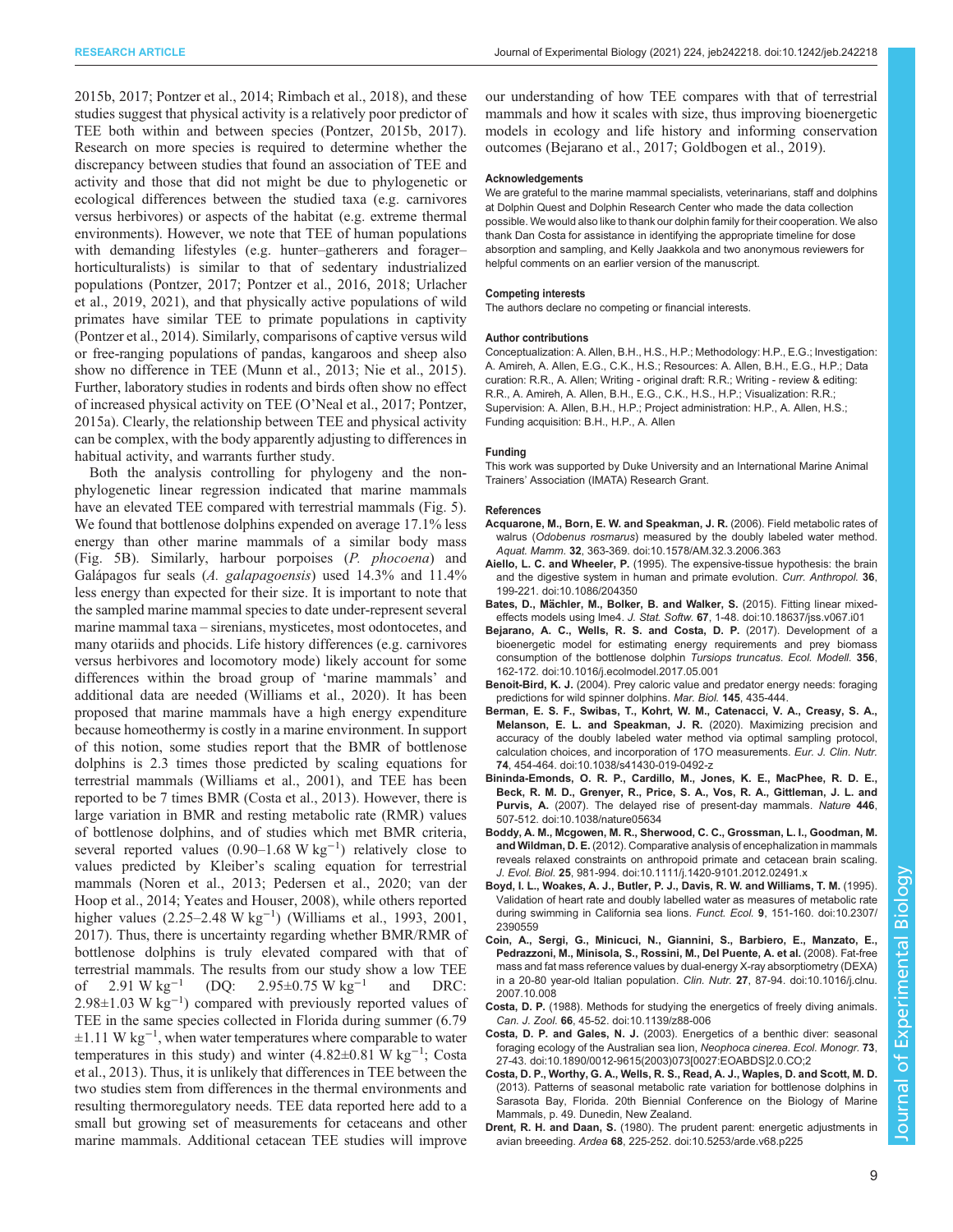- <span id="page-9-0"></span>[Edwards, W., Lonsdorf, E. V. and Pontzer, H.](https://doi.org/10.1002/ajp.22638) (2017). Total energy expenditure in captive capuchins (Sapajus apella). Am. J. Primatol. 79[, e22638. doi:10.1002/ajp.](https://doi.org/10.1002/ajp.22638) [22638](https://doi.org/10.1002/ajp.22638)
- Elia, M., Ritz, P. and Stubbs, R. J. [\(2000\). Total energy expenditure in the elderly.](https://doi.org/10.1038/sj.ejcn.1601030) Eur. J. Clin. Nutr. 54[, S92-S103. doi:10.1038/sj.ejcn.1601030](https://doi.org/10.1038/sj.ejcn.1601030)
- [Elliott, K. H., Le Vaillant, M., Kato, A., Gaston, A. J., Ropert-Coudert, Y., Hare,](https://doi.org/10.1111/1365-2656.12126) J. F., Speakman, J. R. and Croll, D. [\(2014\). Age-related variation in energy](https://doi.org/10.1111/1365-2656.12126) [expenditure in a long-lived bird within the envelope of an energy ceiling.](https://doi.org/10.1111/1365-2656.12126) J. Anim. Ecol. 83[, 136-146. doi:10.1111/1365-2656.12126](https://doi.org/10.1111/1365-2656.12126)
- [Fahlman, A., Loring, S. H., Levine, G., Rocho-Levine, J., Austin, T. and](https://doi.org/10.1242/jeb.119149) Brodsky, M. [\(2015\). Lung mechanics and pulmonary function testing in](https://doi.org/10.1242/jeb.119149) cetaceans. J. Exp. Biol. 218[, 2030-2038. doi:10.1242/jeb.119149](https://doi.org/10.1242/jeb.119149)
- [Fahlman, A., Van der Hoop, J., Moore, M. J., Levine, G., Rocho-Levine, J. and](https://doi.org/10.1242/bio.017251) Brodsky, M. [\(2016\). Estimating energetics in cetaceans from respiratory](https://doi.org/10.1242/bio.017251) [frequency: why we need to understand physiology.](https://doi.org/10.1242/bio.017251) Biol. Open 5, 436-442. [doi:10.1242/bio.017251](https://doi.org/10.1242/bio.017251)
- [Fahlman, A., McHugh, K., Allen, J., Barleycorn, A., Allen, A., Sweeney, J.,](https://doi.org/10.3389/fphys.2018.00886) [Stone, R., Trainor, R. F., Bedford, G., Moore, M. J. et al.](https://doi.org/10.3389/fphys.2018.00886) (2018a). Resting [metabolic rate and lung function in wild offshore common bottlenose dolphins,](https://doi.org/10.3389/fphys.2018.00886) Tursiops truncatus, near Bermuda. Front. Physiol. 9[, 886. doi:10.3389/fphys.](https://doi.org/10.3389/fphys.2018.00886) [2018.00886](https://doi.org/10.3389/fphys.2018.00886)
- [Fahlman, A., Brodsky, M., Wells, R., McHugh, K., Allen, J., Barleycorn, A.,](https://doi.org/10.1098/rsos.171280) [Sweeney, J. C., Fauquier, D. and Moore, M.](https://doi.org/10.1098/rsos.171280) (2018b). Field energetics and lung [function in wild bottlenose dolphins, Tursiops truncatus, in Sarasota Bay Florida.](https://doi.org/10.1098/rsos.171280) R. Soc. Open Sci. 5[, 171280. doi:10.1098/rsos.171280](https://doi.org/10.1098/rsos.171280)
- Fernandez, S. and Hohn, A. A. (1998). Age, growth, and calving season of bottlenose dolphins, Tursiops truncatus, off coastal Texas. Fish. Bull. 96, 357-365.
- Gadgil, M. and Bossert, W. H. [\(1970\). Life historical consequences of natural](https://doi.org/10.1086/282637) selection. Am. Nat. **104**[, 1-24. doi:10.1086/282637](https://doi.org/10.1086/282637)
- [Goldbogen, J. A., Cade, D. E., Wisniewska, D. M., Potvin, J., Segre, P. S.,](https://doi.org/10.1126/science.aax9044) [Savoca, M. S., Hazen, E. L., Czapanskiy, M. F., Kahane-Rapport, S. R.,](https://doi.org/10.1126/science.aax9044) DeRuiter, S. L. et al. [\(2019\). Why whales are big but not bigger: physiological](https://doi.org/10.1126/science.aax9044) [drivers and ecological limits in the age of ocean giants.](https://doi.org/10.1126/science.aax9044) Science (80-.). 366, [1367-1372. doi:10.1126/science.aax9044](https://doi.org/10.1126/science.aax9044)
- [Hamada, Y., Hayakawa, S., Suzuki, J., Watanabe, K. and Ohkura, S.](https://doi.org/10.3106/mammalstudy.28.79) (2003). [Seasonal variation in the body fat of Japanese macaques](https://doi.org/10.3106/mammalstudy.28.79) Macaca fuscata. Mamm. Study 28[, 79-88. doi:10.3106/mammalstudy.28.79](https://doi.org/10.3106/mammalstudy.28.79)
- [Hindle, A. G., Horning, M., Mellish, J.-A. E. and Lawler, J. M.](https://doi.org/10.1242/jeb.025387) (2009). Diving into [old age: muscular senescence in a large-bodied, long-lived mammal, the Weddell](https://doi.org/10.1242/jeb.025387) seal (Leptonychotes weddellii). J. Exp. Biol. 212[, 790-796. doi:10.1242/jeb.](https://doi.org/10.1242/jeb.025387) [025387](https://doi.org/10.1242/jeb.025387)
- [Holt, M. M., Noren, D. P., Dunkin, R. C. and Williams, T. M.](https://doi.org/10.1242/jeb.122424) (2015). Vocal [performance affects metabolic rate in dolphins: Implications for animals](https://doi.org/10.1242/jeb.122424) [communicating in noisy environments.](https://doi.org/10.1242/jeb.122424) J. Exp. Biol. 218, 1647-1654. doi:10. [1242/jeb.122424](https://doi.org/10.1242/jeb.122424)
- [Hudson, L. N., Isaac, N. J. B. and Reuman, D. C.](https://doi.org/10.1111/1365-2656.12086) (2013). The relationship between [body mass and field metabolic rate among individual birds and mammals.](https://doi.org/10.1111/1365-2656.12086) J. Anim. Ecol. 82[, 1009-1020. doi:10.1111/1365-2656.12086](https://doi.org/10.1111/1365-2656.12086)
- Isler, K. and van Schaik, C. P. [\(2009\). The expensive brain: a framework for](https://doi.org/10.1016/j.jhevol.2009.04.009) [explaining evolutionary changes in brain size.](https://doi.org/10.1016/j.jhevol.2009.04.009) J. Hum. Evol. 57, 392-400. doi:10. [1016/j.jhevol.2009.04.009](https://doi.org/10.1016/j.jhevol.2009.04.009)
- [Johnstone, A. M., Murison, S. D., Duncan, J. S., Rance, K. A. and Speakman,](https://doi.org/10.1093/ajcn/82.5.941) J. R. [\(2005\). Factors influencing variation in basal metabolic rate include fat-free](https://doi.org/10.1093/ajcn/82.5.941) [mass, fat mass, age, and circulating thyroxine but not sex, circulating leptin, or](https://doi.org/10.1093/ajcn/82.5.941) triiodothyronine. Am. J. Clin. Nutr. 82[, 941-948. doi:10.1093/ajcn/82.5.941](https://doi.org/10.1093/ajcn/82.5.941)
- [Karniski, C., Krzyszczyk, E. and Mann, J.](https://doi.org/10.1098/rspb.2018.1123) (2018). Senescence impacts [reproduction and maternal investment in bottlenose dolphins.](https://doi.org/10.1098/rspb.2018.1123) Proc. R. Soc. B Biol. Sci. 285[. doi:10.1098/rspb.2018.1123](https://doi.org/10.1098/rspb.2018.1123)
- Krebs, H. A. [\(1950\). Body size and tissue respiration.](https://doi.org/10.1016/0006-3002(50)90032-1) Biochim. Biophys. Acta 4, [249-269. doi:10.1016/0006-3002\(50\)90032-1](https://doi.org/10.1016/0006-3002(50)90032-1)
- [Kyle, U. G., Genton, L., Hans, D., Karsegard, V. L., Michel, J.-P., Slosman, D. O.](https://doi.org/10.1111/j.1532-5415.2001.49272.x) and Pichard, C. [\(2001a\). Total body mass, fat mass, fat-free mass, and skeletal](https://doi.org/10.1111/j.1532-5415.2001.49272.x) [muscle in older people: cross-sectional differences in 60-year-old persons.](https://doi.org/10.1111/j.1532-5415.2001.49272.x) J. Am. Geriatr. Soc. 49[, 1633-1640. doi:10.1111/j.1532-5415.2001.49272.x](https://doi.org/10.1111/j.1532-5415.2001.49272.x)
- [Kyle, U. G., Genton, L., Slosman, D. O. and Pichard, C.](https://doi.org/10.1016/S0899-9007(01)00555-X) (2001b). Fat-free and fat [mass percentiles in 5225 healthy subjects aged 15 to 98 years.](https://doi.org/10.1016/S0899-9007(01)00555-X) Nutrition 17, [534-541. doi:10.1016/S0899-9007\(01\)00555-X](https://doi.org/10.1016/S0899-9007(01)00555-X)
- [Larsson, L., Degens, H., Li, M., Salviati, L., Lee, Y. I., Thompson, W., Kirkland,](https://doi.org/10.1152/physrev.00061.2017) J. L. and Sandri, M. [\(2019\). Sarcopenia: aging-related loss of muscle mass and](https://doi.org/10.1152/physrev.00061.2017) function. Physiol. Rev. 99[, 427-511. doi:10.1152/physrev.00061.2017](https://doi.org/10.1152/physrev.00061.2017)
- Lifson, N. and McClintock, R. [\(1966\). Theory of use of the turnover rates of body](https://doi.org/10.1016/0022-5193(66)90185-8) [water for measuring energy and material balance.](https://doi.org/10.1016/0022-5193(66)90185-8) J. Theor. Biol. 12, 46-74, doi:10. [1016/0022-5193\(66\)90185-8](https://doi.org/10.1016/0022-5193(66)90185-8)
- [Liwanag, H. E. M., Berta, A., Costa, D. P., Budge, S. M. and Williams, T. M.](https://doi.org/10.1111/j.1095-8312.2012.01992.x) [\(2012\). Morphological and thermal properties of mammalian insulation: the](https://doi.org/10.1111/j.1095-8312.2012.01992.x) [evolutionary transition to blubber in pinnipeds.](https://doi.org/10.1111/j.1095-8312.2012.01992.x) Biol. J. Linn. Soc. 107, 774-787. [doi:10.1111/j.1095-8312.2012.01992.x](https://doi.org/10.1111/j.1095-8312.2012.01992.x)
- Lockyer, C. [\(2007\). All creatures great and smaller: a study in cetacean life history](https://doi.org/10.1017/S0025315407054720) energetics. [J. Mar. Biol. Assoc. United Kingdom](https://doi.org/10.1017/S0025315407054720) 87, 1035-1045. doi:10.1017/ [S0025315407054720](https://doi.org/10.1017/S0025315407054720)
- [Mallette, S. D., Mclellan, W. A., Scharf, F. S., Koopman, H. N., Barco, S. G.,](https://doi.org/10.1111/mms.12253) Wells, R. S. and Ann Pabst, D. [\(2016\). Ontogenetic allometry and body](https://doi.org/10.1111/mms.12253) [composition of the common bottlenose dolphin \(](https://doi.org/10.1111/mms.12253)Tursiops truncatus) from the U.S. mid-Atlantic. Mar. Mammal Sci. 32[, 86-121. doi:10.1111/mms.12253](https://doi.org/10.1111/mms.12253)
- Manini, T. M. [\(2010\). Energy expenditure and aging.](https://doi.org/10.1016/j.arr.2009.08.002) Ageing Res. Rev. 9, 1-11. [doi:10.1016/j.arr.2009.08.002](https://doi.org/10.1016/j.arr.2009.08.002)
- Maresh, J. L. (2014). Bioenergetics of marine mammals: the influence of body size, reproductive status, locomotion and phylogeny on metabolism. PhD thesis, University of California Santa Cruz.
- [Maresh, J. L., Simmons, S. E., Crocker, D. E., McDonald, B. I., Williams, T. M.](https://doi.org/10.1242/jeb.094201) and Costa, D. P. [\(2014\). Free-swimming northern elephant seals have low field](https://doi.org/10.1242/jeb.094201) [metabolic rates that are sensitive to an increased cost of transport.](https://doi.org/10.1242/jeb.094201) J. Exp. Biol. 217[, 1485-1495. doi:10.1242/jeb.094201](https://doi.org/10.1242/jeb.094201)
- [Mattson, M. C., Mullin, K. D., Ingram, G. W. and Hoggard, W.](https://doi.org/10.1111/j.1748-7692.2006.00057.x) (2006). Age [structure and growth of the bottlenose dolphin \(](https://doi.org/10.1111/j.1748-7692.2006.00057.x)Tursiops truncatus) from [strandings in the Mississippi sound region of the north-central Gulf of Mexico](https://doi.org/10.1111/j.1748-7692.2006.00057.x) from 1986 to 2003. Mar. Mammal Sci. 22[, 654-666. doi:10.1111/j.1748-7692.](https://doi.org/10.1111/j.1748-7692.2006.00057.x) [2006.00057.x](https://doi.org/10.1111/j.1748-7692.2006.00057.x)
- McHuron, E. A., Peterson, S. H., Hückstä[dt, L. A., Melin, S. R., Harris, J. D. and](https://doi.org/10.1002/ece3.3983) Costa, D. P. [\(2018\). The energetic consequences of behavioral variation in a](https://doi.org/10.1002/ece3.3983) marine carnivore. Ecol. Evol. 8[, 4340-4351. doi:10.1002/ece3.3983](https://doi.org/10.1002/ece3.3983)
- McNamara, J. M. and Houston, A. I. [\(1996\). State-dependent life histories.](https://doi.org/10.1038/380215a0) Nature 380[, 215-221. doi:10.1038/380215a0](https://doi.org/10.1038/380215a0)
- [Miller, L. J., Solangi, M. and Kuczaj, S. A.](https://doi.org/10.1111/j.1439-0310.2010.01824.x) (2010). Seasonal and diurnal patterns of [behavior exhibited by Atlantic bottlenose dolphins \(](https://doi.org/10.1111/j.1439-0310.2010.01824.x)Tursiops truncatus) in the Mississippi Sound. Ethology 116[, 1127-1137. doi:10.1111/j.1439-0310.2010.](https://doi.org/10.1111/j.1439-0310.2010.01824.x) [01824.x](https://doi.org/10.1111/j.1439-0310.2010.01824.x)
- [Munn, A. J., Dawson, T. J., McLeod, S. R., Dennis, T. and Maloney, S. K.](https://doi.org/10.1007/s00360-013-0741-8) (2013). [Energy, water and space use by free-living red kangaroos](https://doi.org/10.1007/s00360-013-0741-8) Macropus rufus and domestic sheep Ovis aries [in an Australian rangeland.](https://doi.org/10.1007/s00360-013-0741-8) J. Comp. Physiol. B Biochem. Syst. Environ. Physiol. 183[, 843-858. doi:10.1007/s00360-013-0741-8](https://doi.org/10.1007/s00360-013-0741-8)
- Nagy, K. A. [\(1987\). Field metabolic rate and food requirement scaling in mammals](https://doi.org/10.2307/1942620) and birds. Ecol. Monogr. 57[, 111-128. doi:10.2307/1942620](https://doi.org/10.2307/1942620)
- Nagy, K. A. [\(2005\). Field metabolic rate and body size.](https://doi.org/10.1242/jeb.01553) J. Exp. Biol. 208, 1621-1625. [doi:10.1242/jeb.01553](https://doi.org/10.1242/jeb.01553)
- [Nagy, K. A., Girard, I. A. and Brown, T. K.](https://doi.org/10.1146/annurev.nutr.19.1.247) (1999). Energetics of free-ranging [mammals, reptiles, and birds.](https://doi.org/10.1146/annurev.nutr.19.1.247) Annu. Rev. Nutr. 19, 247-277. doi:10.1146/ [annurev.nutr.19.1.247](https://doi.org/10.1146/annurev.nutr.19.1.247)
- [Navarrete, A., Van Schaik, C. P. and Isler, K.](https://doi.org/10.1038/nature10629) (2011). Energetics and the evolution of human brain size. Nature 480[, 91-93. doi:10.1038/nature10629](https://doi.org/10.1038/nature10629)
- [Nie, Y., Speakman, J. R., Wu, Q., Zhang, C., Hu, Y., Xia, M., Yan, L., Hambly, C.,](https://doi.org/10.1126/science.aab2413) Wang, L., Wei, W. et al. [\(2015\). Exceptionally low daily energy expenditure in the](https://doi.org/10.1126/science.aab2413) bamboo-eating giant panda. Science (80-.). 349[, 171-174. doi:10.1126/science.](https://doi.org/10.1126/science.aab2413) [aab2413](https://doi.org/10.1126/science.aab2413)
- NMFS. (2019). Marine mammal stock assessment reports (SARs) by species/stock: bottlenose dolphin (Tursiops truncatus).
- [Noren, D. P., Holt, M. M., Dunkin, R. C. and Williams, T. M.](https://doi.org/10.1242/jeb.083212) (2013). The metabolic [cost of communicative sound production in bottlenose dolphins \(](https://doi.org/10.1242/jeb.083212)Tursiops truncatus). J. Exp. Biol. 216[, 1624-1629. doi:10.1242/jeb.083212](https://doi.org/10.1242/jeb.083212)
- [Nussey, D. H., Coulson, T., Delorme, D., Clutton-Brock, T. H., Pemberton, J. M.,](https://doi.org/10.1890/11-0308.1) [Festa-Bianchet, M. and Gaillard, J.-M.](https://doi.org/10.1890/11-0308.1) (2011). Patterns of body mass [senescence and selective disappearance differ among three species of free](https://doi.org/10.1890/11-0308.1)living ungulates. Ecology 92[, 1936-1947. doi:10.1890/11-0308.1](https://doi.org/10.1890/11-0308.1)
- O'[Connor, T. P., Lee, A., Jarvis, J. U. M. and Buffenstein, R.](https://doi.org/10.1016/S1095-6433(02)00198-8) (2002). Prolonged [longevity in naked mole-rats: age-related changes in metabolism, body](https://doi.org/10.1016/S1095-6433(02)00198-8) [composition and gastrointestinal function.](https://doi.org/10.1016/S1095-6433(02)00198-8) Comp. Biochem. Physiol. A Mol. Integr. Physiol. 133[, 835-842. doi:10.1016/S1095-6433\(02\)00198-8](https://doi.org/10.1016/S1095-6433(02)00198-8)
- O'[Neal, T. J., Friend, D. M., Guo, J., Hall, K. D. and Kravitz, A. V.](https://doi.org/10.1016/j.cub.2016.12.009) (2017). Increases [in physical activity result in diminishing increments in daily energy expenditure in](https://doi.org/10.1016/j.cub.2016.12.009) mice. Curr. Biol. 27[, 423-430. doi:10.1016/j.cub.2016.12.009](https://doi.org/10.1016/j.cub.2016.12.009)
- Pagano, A. M. and Williams, T. M. [\(2019\). Estimating the energy expenditure of](https://doi.org/10.1002/ece3.5053) [free-ranging polar bears using tri-axial accelerometers: a validation with doubly](https://doi.org/10.1002/ece3.5053) labeled water. Ecol. Evol. 9[, 4210-4219. doi:10.1002/ece3.5053](https://doi.org/10.1002/ece3.5053)
- Pagel, M. [\(1999\). Inferring the historical patterns of biological evolution.](https://doi.org/10.1038/44766) Nature 401, [877-884. doi:10.1038/44766](https://doi.org/10.1038/44766)
- Paradis, E. and Schliep, K. [\(2019\). ape 5.0: an environment for modern](https://doi.org/10.1093/bioinformatics/bty633) [phylogenetics and evolutionary analyses in R.](https://doi.org/10.1093/bioinformatics/bty633) Bioinformatics 35, 526-528. [doi:10.1093/bioinformatics/bty633](https://doi.org/10.1093/bioinformatics/bty633)
- [Pedersen, M. B., Fahlman, A., Borque-Espinosa, A., Madsen, P. T. and Jensen,](https://doi.org/10.1242/jeb.212498) F. H. [\(2020\). Whistling is metabolically cheap for communicating bottlenose](https://doi.org/10.1242/jeb.212498) dolphins (Tursiops truncatus). J. Exp. Biol. 223[, jeb212498. doi:10.1242/jeb.](https://doi.org/10.1242/jeb.212498) [212498](https://doi.org/10.1242/jeb.212498)
- Pépin, D., Faivre, R. and Menaut, P. [\(1996\). Factors affecting the relationship](https://doi.org/10.2307/1382807) [between body mass and age in the izard.](https://doi.org/10.2307/1382807) J. Mammal. 77, 351-358. doi:10.2307/ [1382807](https://doi.org/10.2307/1382807)
- Perrigo, G. [\(1987\). Breeding and feeding strategies in deer mice and house mice](https://doi.org/10.1016/S0003-3472(87)80002-7) [when females are challenged to work for their food.](https://doi.org/10.1016/S0003-3472(87)80002-7) Anim. Behav. 35, 1298-1316. [doi:10.1016/S0003-3472\(87\)80002-7](https://doi.org/10.1016/S0003-3472(87)80002-7)
- [Pirotta, E., Booth, C. G., Costa, D. P., Fleishman, E., Kraus, S. D., Lusseau, D.,](https://doi.org/10.1002/ece3.4458) [Moretti, D., New, L. F., Schick, R. S., Schwarz, L. K. et al.](https://doi.org/10.1002/ece3.4458) (2018). Understanding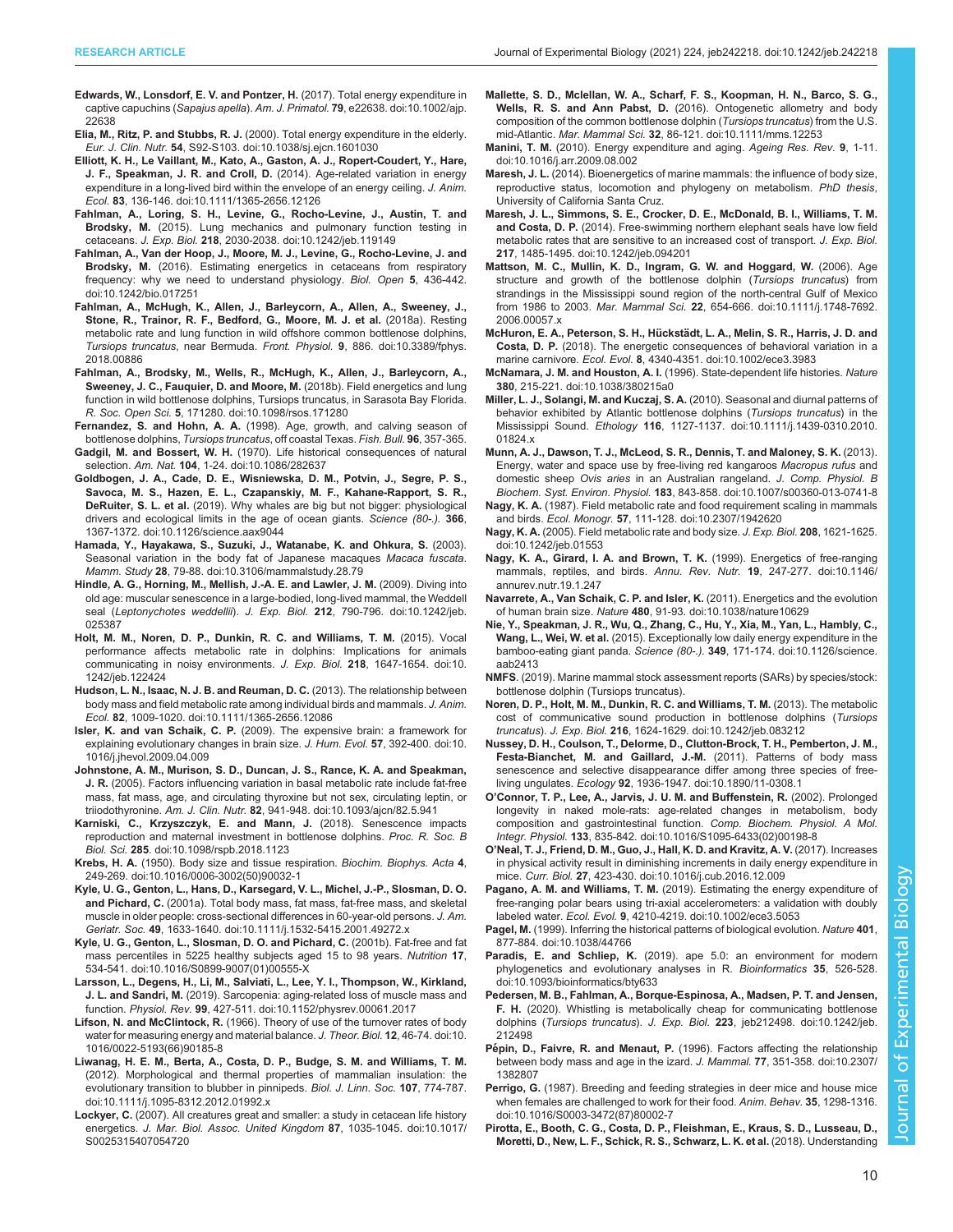<span id="page-10-0"></span>[the population consequences of disturbance.](https://doi.org/10.1002/ece3.4458) Ecol. Evol. 8, 9934-9946. doi:10. [1002/ece3.4458](https://doi.org/10.1002/ece3.4458)

- Poehlman, E. T. and Toth, M. J. [\(1995\). Mathematical ratios lead to spurious](https://doi.org/10.1093/ajcn/61.3.482) [conclusions regarding age- and sex-related differences in resting metabolic rate.](https://doi.org/10.1093/ajcn/61.3.482) Am. J. Clin. Nutr. 61[, 482-485. doi:10.1093/ajcn/61.3.482](https://doi.org/10.1093/ajcn/61.3.482)
- Pontzer, H. [\(2015a\). Constrained total energy expenditure and the evolutionary](https://doi.org/10.1249/JES.0000000000000048) biology of energy balance. Exerc. Sport Sci. Rev. 43[, 110-116. doi:10.1249/JES.](https://doi.org/10.1249/JES.0000000000000048) [0000000000000048](https://doi.org/10.1249/JES.0000000000000048)
- Pontzer, H. [\(2015b\). Energy expenditure in humans and other primates: a new](https://doi.org/10.1146/annurev-anthro-102214-013925) synthesis. Annu. Rev. Anthropol. 44[, 169-187. doi:10.1146/annurev-anthro-](https://doi.org/10.1146/annurev-anthro-102214-013925)[102214-013925](https://doi.org/10.1146/annurev-anthro-102214-013925)
- Pontzer, H. [\(2017\). The crown joules: energetics, ecology, and evolution in humans](https://doi.org/10.1002/evan.21513) and other primates. Evol. Anthropol. 26[, 12-24. doi:10.1002/evan.21513](https://doi.org/10.1002/evan.21513)
- Pontzer, H. [\(2018\). Method and rationale for recalculating dilution spaces to a](https://doi.org/10.1038/s41430-018-0361-1) [single, common time point in doubly labeled water studies.](https://doi.org/10.1038/s41430-018-0361-1) Eur. J. Clin. Nutr. 72, [1620-1624. doi:10.1038/s41430-018-0361-1](https://doi.org/10.1038/s41430-018-0361-1)
- [Pontzer, H., Raichlen, D. A., Wood, B. M., Mabulla, A. Z. P., Racette, S. B. and](https://doi.org/10.1371/journal.pone.0040503) Marlowe, F. W. [\(2012\). Hunter-gatherer energetics and human obesity.](https://doi.org/10.1371/journal.pone.0040503) PLoS ONE 7[, 1-8. doi:10.1371/journal.pone.0040503](https://doi.org/10.1371/journal.pone.0040503)
- [Pontzer, H., Raichlen, D. A., Gordon, A. D., Schroepfer-Walker, K. K., Hare, B.,](https://doi.org/10.1073/pnas.1316940111) O′[Neill, M. C., Muldoon, K. M., Dunsworth, H. M., Wood, B. M., Isler, K. et al.](https://doi.org/10.1073/pnas.1316940111) [\(2014\). Primate energy expenditure and life history.](https://doi.org/10.1073/pnas.1316940111) Proc. Natl. Acad. Sci. 111, [1433-1437. doi:10.1073/pnas.1316940111](https://doi.org/10.1073/pnas.1316940111)
- [Pontzer, H., Brown, M. H., Raichlen, D. A., Dunsworth, H., Hare, B., Walker, K.,](https://doi.org/10.1038/nature17654) [Luke, A., Dugas, L. R., Durazo-Arvizu, R., Schoeller, D. et al.](https://doi.org/10.1038/nature17654) (2016). Metabolic [acceleration and the evolution of human brain size and life history.](https://doi.org/10.1038/nature17654) Nature 533, [390-392. doi:10.1038/nature17654](https://doi.org/10.1038/nature17654)
- [Pontzer, H., Wood, B. M. and Raichlen, D. A.](https://doi.org/10.1111/obr.12785) (2018). Hunter-gatherers as models in public health. Obes. Rev. 19[, 24-35. doi:10.1111/obr.12785](https://doi.org/10.1111/obr.12785)
- Porter, W. P. and Kearney, M. [\(2009\). Size, shape, and the thermal niche of](https://doi.org/10.1073/pnas.0907321106) endotherms. Proc. Natl. Acad. Sci. USA 106[, 19666-19672. doi:10.1073/pnas.](https://doi.org/10.1073/pnas.0907321106) [0907321106](https://doi.org/10.1073/pnas.0907321106)
- Ravussin, E. and Bogardus, C. [\(1989\). Relationship of genetics, age, and physical](https://doi.org/10.1093/ajcn/49.5.968) [fitness to daily energy expenditure and fuel utilization.](https://doi.org/10.1093/ajcn/49.5.968) Am. J. Clin. Nutr. 49, [968-975. doi:10.1093/ajcn/49.5.968](https://doi.org/10.1093/ajcn/49.5.968)
- [Read, A. J., Wells, R. S., Hohn, A. A. and Scott, M. D.](https://doi.org/10.1111/j.1469-7998.1993.tb05356.x) (1993). Patterns of growth in [wild bottlenose dolphins,](https://doi.org/10.1111/j.1469-7998.1993.tb05356.x) Tursiops truncatus. J. Zool. 231, 107-123. doi:10.1111/j. [1469-7998.1993.tb05356.x](https://doi.org/10.1111/j.1469-7998.1993.tb05356.x)
- Reddy, M., Kamolnick, T., Curry, C. and Skaar, D. (1994). Energy requirements for the bottlenose dolphin (Tursiops truncatus) in relation to sex, age, & reproductive status. Mar. Mamm. Public Disp. Res. 1, 26-31.
- [Ricklefs, R. E., Konarzewski, M. and Daan, S.](https://doi.org/10.1086/285892) (1996). The relationship between [basal metabolic rate and daily energy expenditure in birds and mammals.](https://doi.org/10.1086/285892) Am. Nat. 147[, 1047-1071. doi:10.1086/285892](https://doi.org/10.1086/285892)
- Riek, A., Stö[lzl, A., Marquina Bernedo, R., Ruf, T., Arnold, W., Hambly, C.,](https://doi.org/10.1038/s41598-019-40576-9) Speakman, J. R. and Gerken, M. [\(2019\). Energy expenditure and body](https://doi.org/10.1038/s41598-019-40576-9) temperature variations in Ilamas living in the High Andes of Peru. Sci. Rep. 9, [4037. doi:10.1038/s41598-019-40576-9](https://doi.org/10.1038/s41598-019-40576-9)
- [Rimbach, R., Blanc, S., Zahariev, A., Gatta, M., Pillay, N. and Schradin, C.](https://doi.org/10.1007/s00360-018-1168-z) [\(2018\). Seasonal variation in energy expenditure in a rodent inhabiting a winter](https://doi.org/10.1007/s00360-018-1168-z)rainfall desert. J. Comp. Physiol. B 188[, 877-888. doi:10.1007/s00360-018-1168](https://doi.org/10.1007/s00360-018-1168-z) [z](https://doi.org/10.1007/s00360-018-1168-z)
- [Robinson, K. P., Sim, T. M. C., Culloch, R. M., Bean, T. S., Aguilar, I. C., Eisfeld,](https://doi.org/10.1371/journal.pone.0185000) [S. M., Filan, M., Haskins, G. N., Williams, G. and Pierce, G. J.](https://doi.org/10.1371/journal.pone.0185000) (2017). Female [reproductive success and calf survival in a North Sea coastal bottlenose dolphin](https://doi.org/10.1371/journal.pone.0185000) (Tursiops truncatus) population. PLoS ONE 12[, e0185000. doi:10.1371/journal.](https://doi.org/10.1371/journal.pone.0185000) [pone.0185000](https://doi.org/10.1371/journal.pone.0185000)
- Rojano-Doñ [ate, L., McDonald, B. I., Wisniewska, D. M., Johnson, M., Teilmann,](https://doi.org/10.1242/jeb.185827) [J., Wahlberg, M., Højer-Kristensen, J. and Madsen, P. T.](https://doi.org/10.1242/jeb.185827) (2018). High field [metabolic rates of wild harbour porpoises.](https://doi.org/10.1242/jeb.185827) J. Exp. Biol. 221, jeb185827. doi:10. [1242/jeb.185827](https://doi.org/10.1242/jeb.185827)
- [Salzman, T. C., McLaughlin, A. L., Westneat, D. F. and Crowley, P. H.](https://doi.org/10.1007/s00265-018-2460-3) (2018). [Energetic trade-offs and feedbacks between behavior and metabolism influence](https://doi.org/10.1007/s00265-018-2460-3) [correlations between pace-of-life attributes.](https://doi.org/10.1007/s00265-018-2460-3) Behav. Ecol. Sociobiol. 72, 54. doi:10. [1007/s00265-018-2460-3](https://doi.org/10.1007/s00265-018-2460-3)
- [Scantlebury, D. M., Mills, M. G. L., Wilson, R. P., Wilson, J. W., Mills, M. E. J.,](https://doi.org/10.1126/science.1256424) [Durant, S. M., Bennett, N. C., Bradford, P., Marks, N. J. and Speakman, J. R.](https://doi.org/10.1126/science.1256424) [\(2014\). Flexible energetics of cheetah hunting strategies provide resistance](https://doi.org/10.1126/science.1256424) against kleptoparasitism. Science (80-.). 346[, 79-81. doi:10.1126/science.](https://doi.org/10.1126/science.1256424) [1256424](https://doi.org/10.1126/science.1256424)
- Sebens, K. P. [\(1987\). The ecology of indeterminate growth in animals.](https://doi.org/10.1146/annurev.es.18.110187.002103) Annu. Rev. Ecol. Syst. 18[, 371-407. doi:10.1146/annurev.es.18.110187.002103](https://doi.org/10.1146/annurev.es.18.110187.002103)
- [Sergeant, D. E., Caldwell, D. K. and Caldwell, M. C.](https://doi.org/10.1139/f73-165) (1973). Age, growth, and [maturity of bottlenosed dolphin \(](https://doi.org/10.1139/f73-165)Tursiops truncatus) from northeast Florida. J. Fish. Res. Board Canada 30[, 1009-1011. doi:10.1139/f73-165](https://doi.org/10.1139/f73-165)
- Sierra, E., Fernández, A., De Los Monteros, A. E., Arbelo, M., De Quirós, Y. B. and Herráez, P. [\(2013\). Muscular senescence in cetaceans: adaptation towards a](https://doi.org/10.1038/srep01795) slow muscle fibre phenotype. Sci. Rep. 3[, 1795. doi:10.1038/srep01795](https://doi.org/10.1038/srep01795)
- [Simmen, B., Darlu, P., Hladik, C. M. and Pasquet, P.](https://doi.org/10.1016/j.physbeh.2014.10.018) (2015). Scaling of free[ranging primate energetics with body mass predicts low energy expenditure in](https://doi.org/10.1016/j.physbeh.2014.10.018) humans. Physiol. Behav. 138[, 193-199. doi:10.1016/j.physbeh.2014.10.018](https://doi.org/10.1016/j.physbeh.2014.10.018)
- Song, S. and Beissinger, S. R. [\(2020\). Environmental and ecological correlates of](https://doi.org/10.1111/1365-2435.13526) [avian field metabolic rate and water flux.](https://doi.org/10.1111/1365-2435.13526) Funct. Ecol. 34, 811-821. doi:10.1111/ [1365-2435.13526](https://doi.org/10.1111/1365-2435.13526)
- [Sparling, C. E., Thompson, D., Fedak, M. A., Gallon, S. L. and Speakman, J. R.](https://doi.org/10.1111/j.1365-2435.2007.01368.x) [\(2008\). Estimating field metabolic rates of pinnipeds: Doubly labelled water gets](https://doi.org/10.1111/j.1365-2435.2007.01368.x) the seal of approval. Funct. Ecol. 22[, 245-254. doi:10.1111/j.1365-2435.2007.](https://doi.org/10.1111/j.1365-2435.2007.01368.x) [01368.x](https://doi.org/10.1111/j.1365-2435.2007.01368.x)
- Speakman, J. R. (1997). Doubly-Labelled Water: Theory And Practice. London: Chapman and Hall.
- Speakman, J. R. [\(2000\). The cost of living: field metabolic rates of small mammals.](https://doi.org/10.1016/S0065-2504(08)60019-7) Adv. Ecol. Res. 30[, 177-297. doi:10.1016/S0065-2504\(08\)60019-7](https://doi.org/10.1016/S0065-2504(08)60019-7)
- Speakman, J. R. [\(2005\). Body size, energy metabolism and lifespan.](https://doi.org/10.1242/jeb.01556) J. Exp. Biol. 208[, 1717-1730. doi:10.1242/jeb.01556](https://doi.org/10.1242/jeb.01556)
- Speakman, J. R. and Król, E. (2010). Maximal heat dissipation capacity and hyperthermia risk: neglected key factors in the ecology of endotherms. J. Anim. Ecol. 79, 726-746.
- [Speakman, J. R. and Westerterp, K. R.](https://doi.org/10.3945/ajcn.2009.28540) (2010). Association between energy [demands, physical activity, and body composition in adult humans between 19](https://doi.org/10.3945/ajcn.2009.28540) and 96 y of age. Am. J. Clin. Nutr. 92[, 826-834. doi:10.3945/ajcn.2009.28540](https://doi.org/10.3945/ajcn.2009.28540)
- [Speakman, J. R., Van Acker, A. and Harper, E. J.](https://doi.org/10.1046/j.1474-9728.2003.00061.x) (2003). Age-related changes in [the metabolism and body composition of three dog breeds and their relationship to](https://doi.org/10.1046/j.1474-9728.2003.00061.x) life expectancy. Aging Cell 2[, 265-275. doi:10.1046/j.1474-9728.2003.00061.x](https://doi.org/10.1046/j.1474-9728.2003.00061.x)
- Tafani, M., Cohas, A., Bonenfant, C., Gaillard, J.-M., Lardy, S. and Allainé, D. [\(2013\). Sex-specific senescence in body mass of a monogamous and](https://doi.org/10.1007/s00442-012-2499-1) [monomorphic mammal: the case of Alpine marmots.](https://doi.org/10.1007/s00442-012-2499-1) Oecologia 172, 427-436. [doi:10.1007/s00442-012-2499-1](https://doi.org/10.1007/s00442-012-2499-1)
- Tschöp, M. H., Speakman, J. R., Arch, J. R. S., Auwerx, J., Brüning, J. C., [Chan, L., Eckel, R. H., Farese, R. V., Galgani, J. E., Hambly, C. et al.](https://doi.org/10.1038/nmeth.1806) (2012). A [guide to analysis of mouse energy metabolism.](https://doi.org/10.1038/nmeth.1806) Nat. Methods 9, 57-63. doi:10. [1038/nmeth.1806](https://doi.org/10.1038/nmeth.1806)
- [Urlacher, S. S., Josh Snodgrass, J., Dugas, L. R., Sugiyama, L. S., Liebert,](https://doi.org/10.1126/sciadv.aax1065) M. A., Joyce, C. J. and Pontzer, H. [\(2019\). Constraint and trade-offs regulate](https://doi.org/10.1126/sciadv.aax1065) [energy expenditure during childhood.](https://doi.org/10.1126/sciadv.aax1065) Sci. Adv. 5, 1-9. doi:10.1126/sciadv. [aax1065](https://doi.org/10.1126/sciadv.aax1065)
- [Urlacher, S. S., Snodgrass, J. J., Dugas, L. R., Madimenos, F. C.,](https://doi.org/10.1093/jn/nxaa361) Sugiyama, L. S., Liebert, M. A., Joyce, C. J., Terán, E. and Pontzer, H. [\(2021\). Childhood daily energy expenditure does not decrease with market](https://doi.org/10.1093/jn/nxaa361) [integration and is not related to adiposity in Amazonia.](https://doi.org/10.1093/jn/nxaa361) J. Nutr. 151, 695-704. [doi:10.1093/jn/nxaa361](https://doi.org/10.1093/jn/nxaa361)
- [van der Hoop, J. M., Fahlman, A., Hurst, T., Rocho-Levine, J., Shorter, K. A.,](https://doi.org/10.1242/jeb.108225) Petrov, V. and Moore, M. J. [\(2014\). Bottlenose dolphins modify behavior to](https://doi.org/10.1242/jeb.108225) [reduce metabolic effect of tag attachment.](https://doi.org/10.1242/jeb.108225) J. Exp. Biol. 217, 4229-4236. doi:10. [1242/jeb.108225](https://doi.org/10.1242/jeb.108225)
- [Venn-Watson, S., Smith, C. R., Gomez, F. and Jensen, E. D.](https://doi.org/10.1007/s00360-011-0549-3) (2011). Physiology of [aging among healthy, older bottlenose dolphins \(Tursiops truncatus\):](https://doi.org/10.1007/s00360-011-0549-3) comparisons with aging humans. [J. Comp. Physiol. B Biochem. Syst. Environ.](https://doi.org/10.1007/s00360-011-0549-3) Physiol. 181[, 667-680. doi:10.1007/s00360-011-0549-3](https://doi.org/10.1007/s00360-011-0549-3)
- [Venn-Watson, S., Jensen, E. D. and Schork, N. J.](https://doi.org/10.1073/pnas.1918755117) (2020). A 25-y longitudinal [dolphin cohort supports that long-lived individuals in same environment exhibit](https://doi.org/10.1073/pnas.1918755117) variation in aging rates. [Proc. Natl. Acad. Sci. U. S. A.](https://doi.org/10.1073/pnas.1918755117) 117, 20950-20958. doi:10. [1073/pnas.1918755117](https://doi.org/10.1073/pnas.1918755117)
- [Vermeulen, E., Holsbeek, L. and Das, K.](https://doi.org/10.1578/AM.41.3.2015.272) (2015). Diurnal and seasonal variation in [the behaviour of bottlenose dolphins \(](https://doi.org/10.1578/AM.41.3.2015.272)Tursiops truncatus) in Bahía San Antonio, Patagonia, Argentina. Aquat. Mamm. 41[, 272-283. doi:10.1578/AM.41.3.2015.](https://doi.org/10.1578/AM.41.3.2015.272) [272](https://doi.org/10.1578/AM.41.3.2015.272)
- Weir, J. B. V. [\(1949\). New methods for calculating metabolic rate with special](https://doi.org/10.1113/jphysiol.1949.sp004363) [reference to protein metabolism.](https://doi.org/10.1113/jphysiol.1949.sp004363) J. Physiol. 109, 1-9. doi:10.1113/jphysiol.1949. [sp004363](https://doi.org/10.1113/jphysiol.1949.sp004363)
- Wells, R. S. and Scott, M. D. (2018). Bottlenose dolphin, Tursiops truncatus. Common bottlenose dolphin. In Encyclopedia of Marine Mammals (ed. B. Würsig, J. G. M. Thewissen and K. M. Kovacs), pp. 118-125. Academic Press.
- [West, G. B., Brown, J. H. and Enquist, B. J.](https://doi.org/10.1038/35098076) (2001). A general model for ontogenetic growth. Nature 413[, 628-631. doi:10.1038/35098076](https://doi.org/10.1038/35098076)
- Williams, T. and Maresh, J. (2016). Exercise energetics. In Marine Mammal Physiology: Requisites for Ocean Living (ed. M. A. Castellini and J.-A. Mellish), pp. 47-68. Boca Raton: CRC Press.
- [Williams, T. M., Kastelein, R. A., Davis, R. W. and Thomas, J. A.](https://doi.org/10.1139/z88-405) (1988). The [effects of oil contamination and cleaning on sea otters \(](https://doi.org/10.1139/z88-405)Enhydra lutris[\). I. Thermoregulatory implications based on pelt studies.](https://doi.org/10.1139/z88-405) Can. J. Zool. 66, [2776-2781. doi:10.1139/z88-405](https://doi.org/10.1139/z88-405)
- [Williams, T. M., Friedl, W. A. and Haun, J. E.](https://doi.org/10.1242/jeb.179.1.31) (1993). The physiology of bottlenose dolphins (Tursiops truncatus[\): heart rate, metabolic rate and plasma](https://doi.org/10.1242/jeb.179.1.31) [lactate concentration during exercise.](https://doi.org/10.1242/jeb.179.1.31) J. Exp. Biol. 179, 31-46. doi:10.1242/jeb. [179.1.31](https://doi.org/10.1242/jeb.179.1.31)
- [Williams, T. M., Haun, J., Davis, R. W., Fuiman, L. A. and Kohin, S.](https://doi.org/10.1016/S1095-6433(01)00347-6) (2001). A killer [appetite: metabolic consequences of carnivory in marine mammals.](https://doi.org/10.1016/S1095-6433(01)00347-6) Comp. Biochem. Physiol. A 129[, 785-796. doi:10.1016/S1095-6433\(01\)00347-6](https://doi.org/10.1016/S1095-6433(01)00347-6)